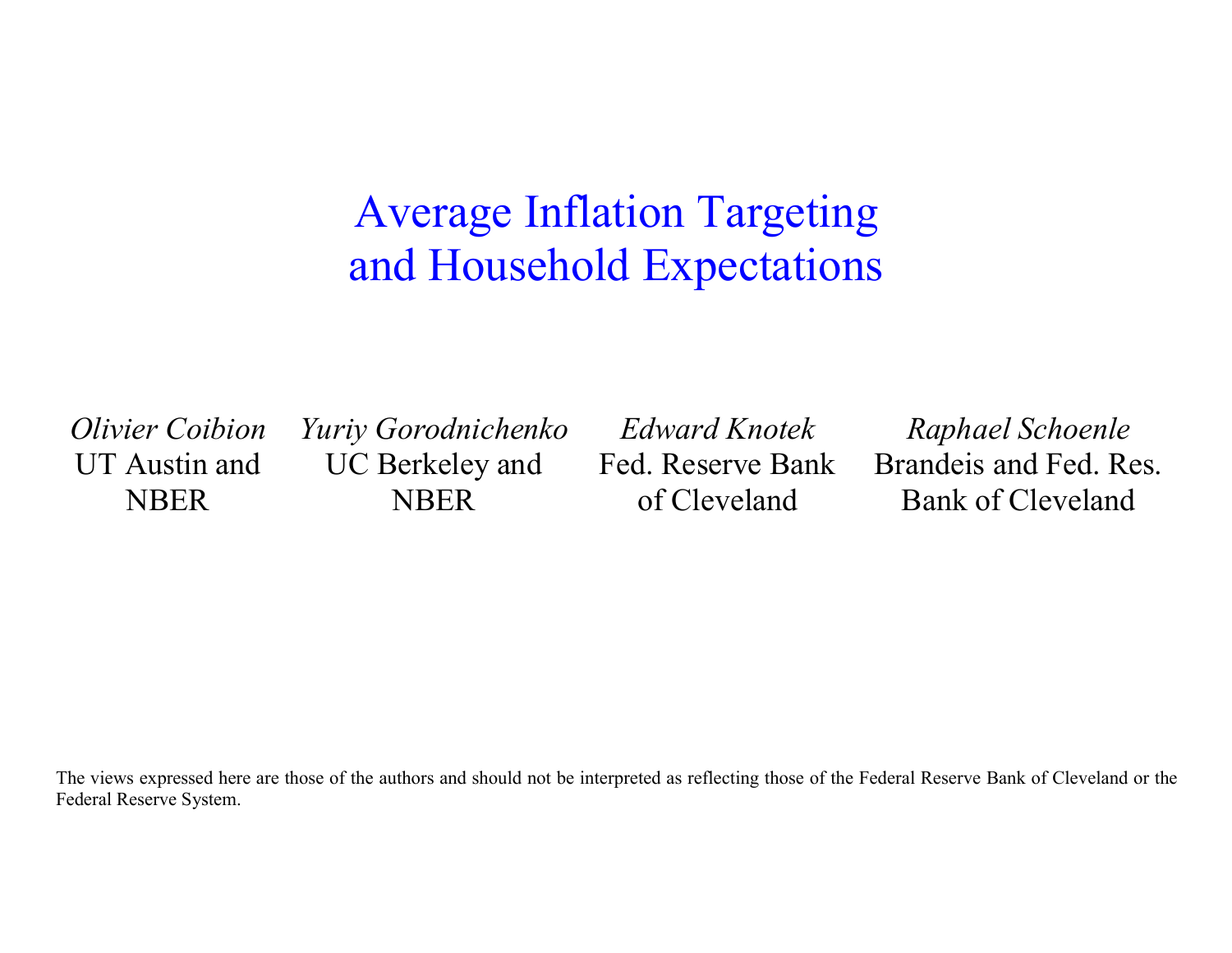- $\triangleright$  Monetary regimes rarely change
- $\triangleright$  On August 27<sup>th</sup>, 2020, Chairman Powell announced such a change to Average Inflation Targeting at Jackson Hole annual conference.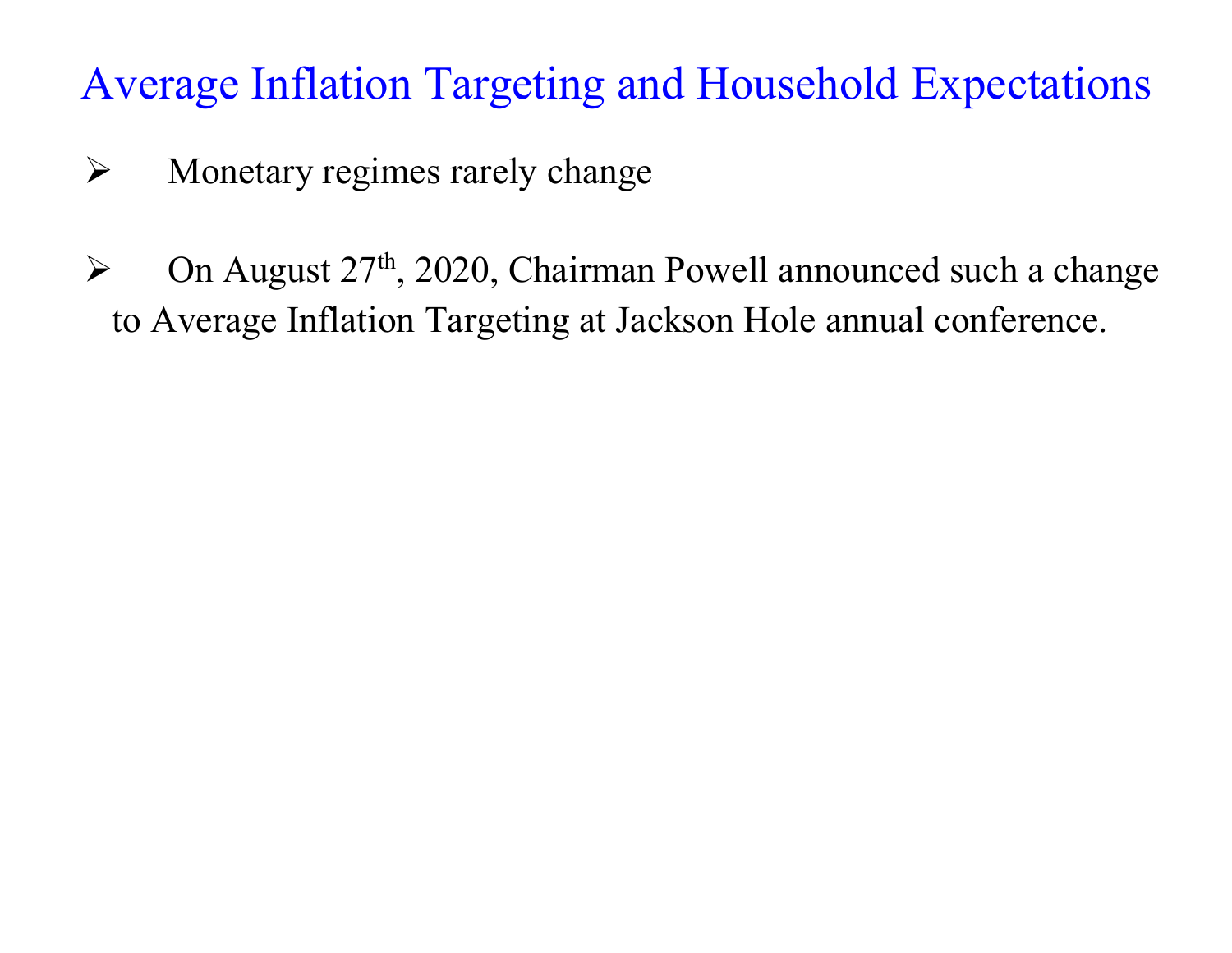- $\triangleright$  Monetary regimes rarely change
- $\triangleright$  On August 27<sup>th</sup>, 2020, Chairman Powell announced such a change to Average Inflation Targeting at Jackson Hole annual conference.
- $\triangleright$  "If inflation runs below 2% following economic downturns but never moves above 2% even when the economy is strong, then over time inflation will average less than 2%. Households and businesses will come to expect this result, which means that inflation expectations would tend to move below our inflation goal and bring realized inflation down…. Therefore, following periods when inflation has been running below 2%, appropriate monetary policy will likely aim to achieve inflation moderately above 2% for some time."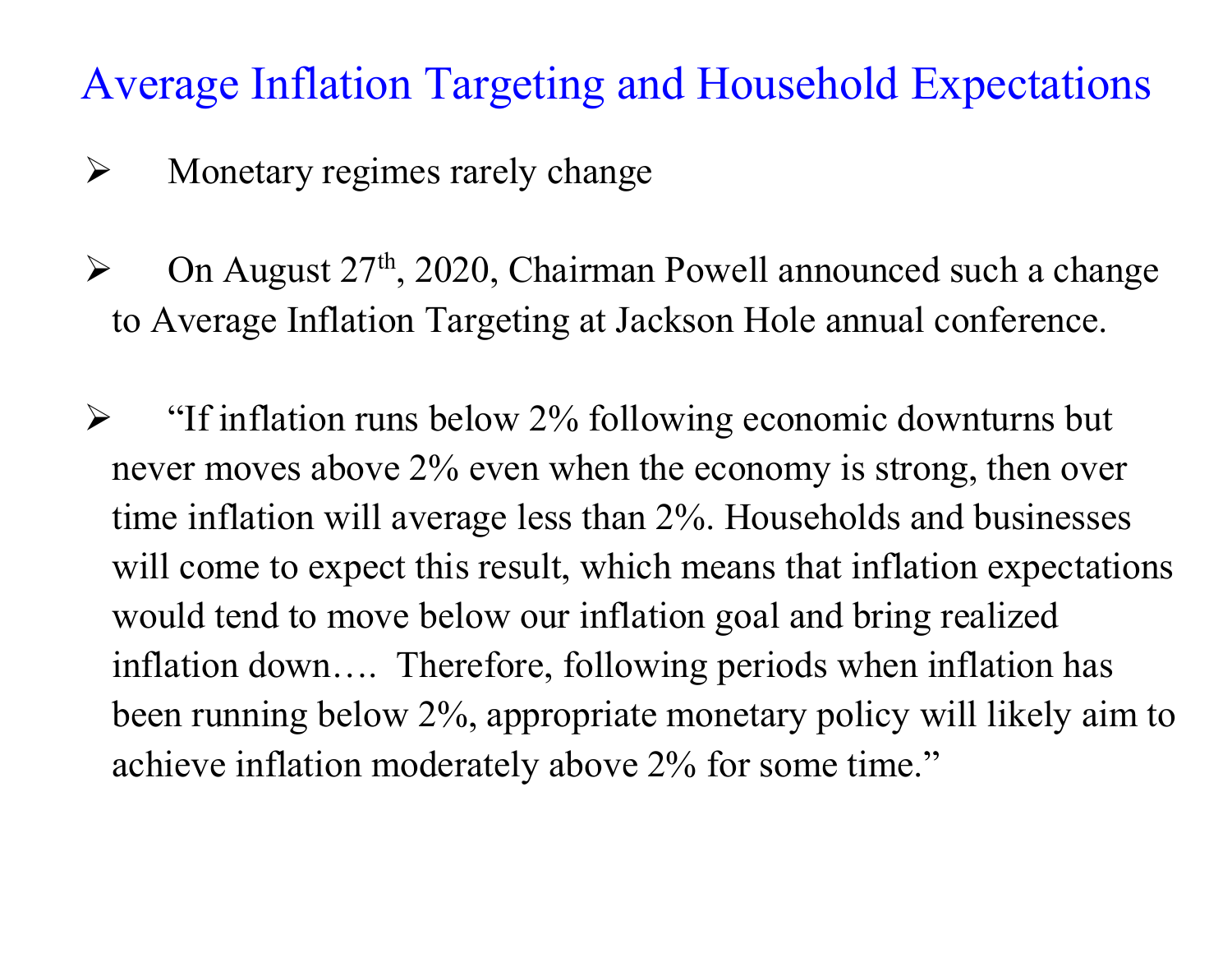- $\triangleright$  Key difference between the regimes:
	- $\circ$  AIT: periods of below-target inflation are followed by periods of above-target inflation
	- oIT: inflation should go to target regardless of where it has been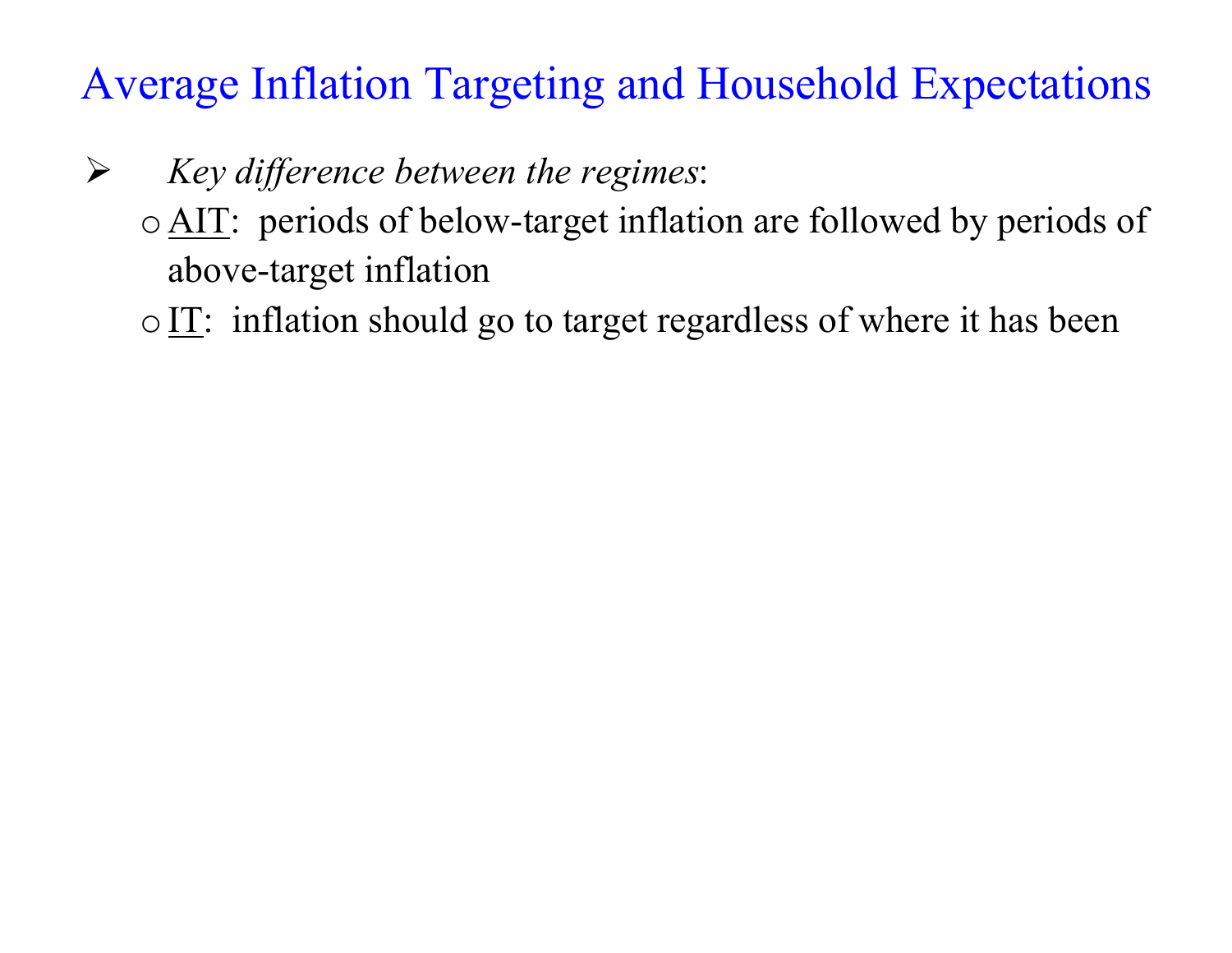- $\triangleright$  Key difference between the regimes:
	- $\circ$  AIT: periods of below-target inflation are followed by periods of above-target inflation
	- oIT: inflation should go to target regardless of where it has been
- $\triangleright$  In New Keynesian models, AIT is *extremely* powerful in stabilizing economic activity, especially at the ZLB, since it generates higher inflation expectations in downturns which stimulate consumption via low interest rates.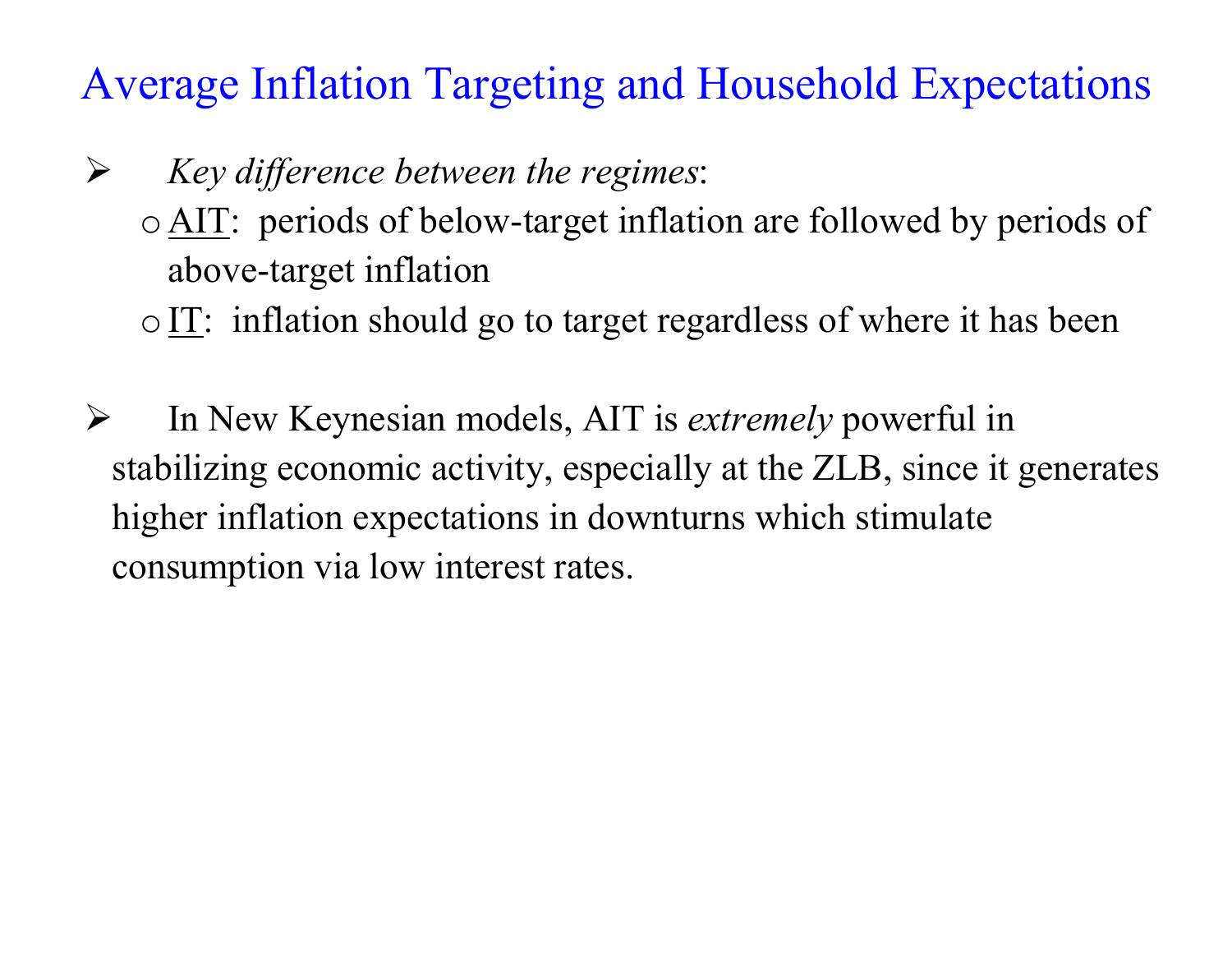- $\triangleright$  Key difference between the regimes:
	- o AIT: periods of below-target inflation are followed by periods of above-target inflation
	- oIT: inflation should go to target regardless of where it has been
- $\triangleright$  In New Keynesian models, AIT is *extremely* powerful in stabilizing economic activity, especially at the ZLB, since it generates higher inflation expectations in downturns which stimulate consumption via low interest rates.
- $\triangleright$  How powerful is this mechanism in practice?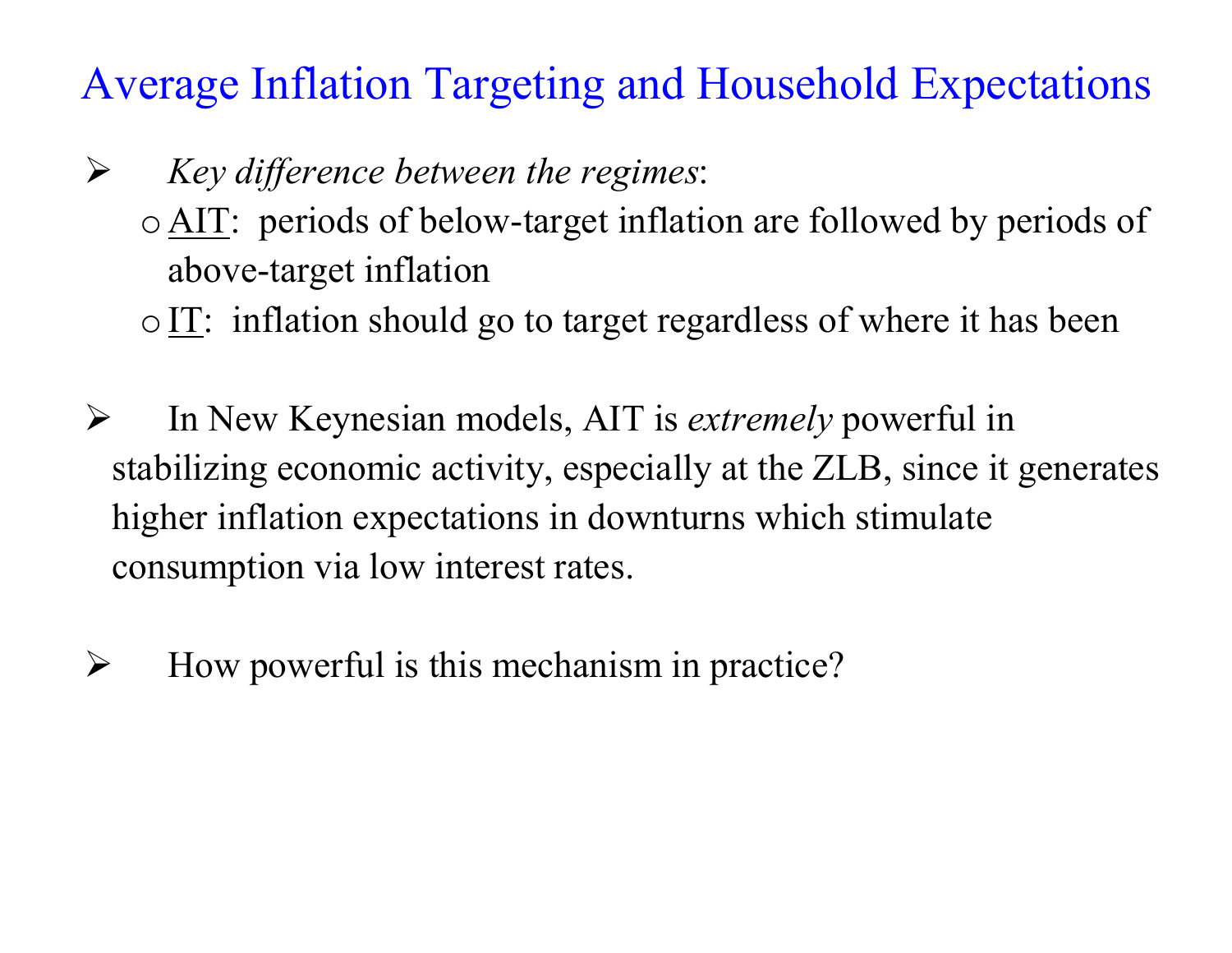Run a daily survey of households starting before the announcement and continuing for days afterwards to study: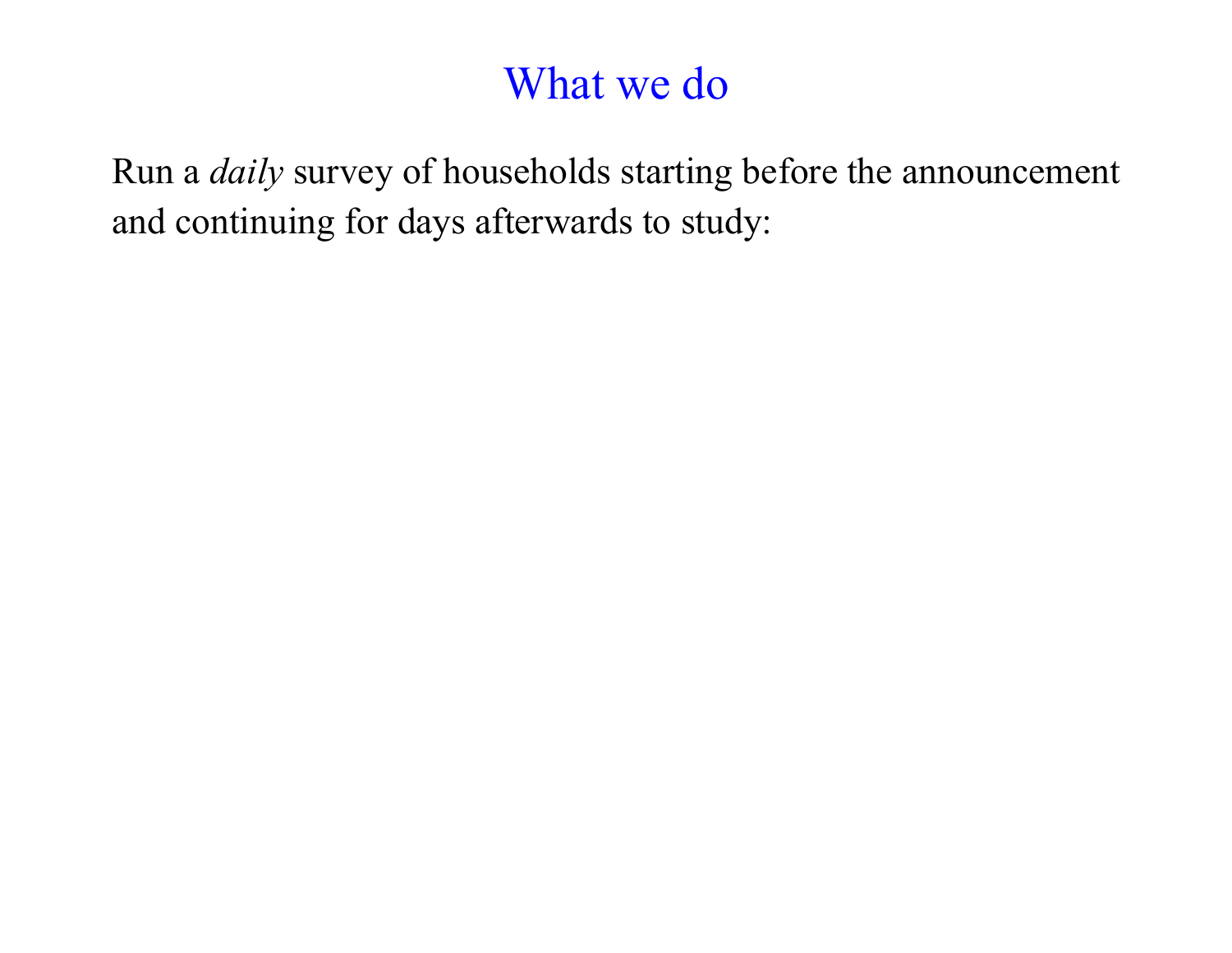Run a *daily* survey of households starting before the announcement and continuing for days afterwards to study:

- o Did households hear about the announcement?
- o Did those households who heard about the announcement understand it and incorporate it into their expectations?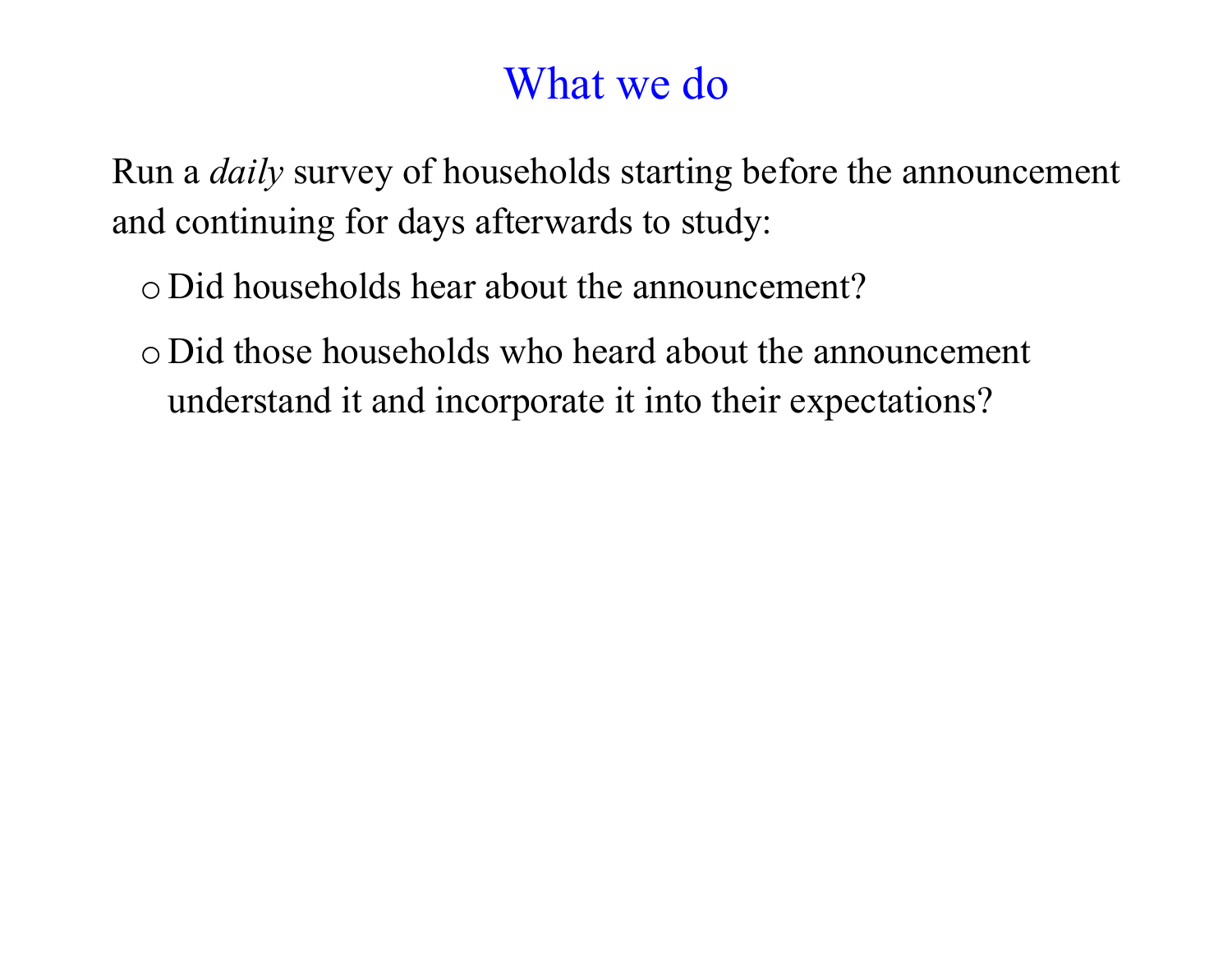Run a daily survey of households starting before the announcement and continuing for days afterwards to study:

- o Did households hear about the announcement?
- o Did those households who heard about the announcement understand it and incorporate it into their expectations?
- oIf we explain to households what AIT means clearly and concisely, do their expectations change relative to IT?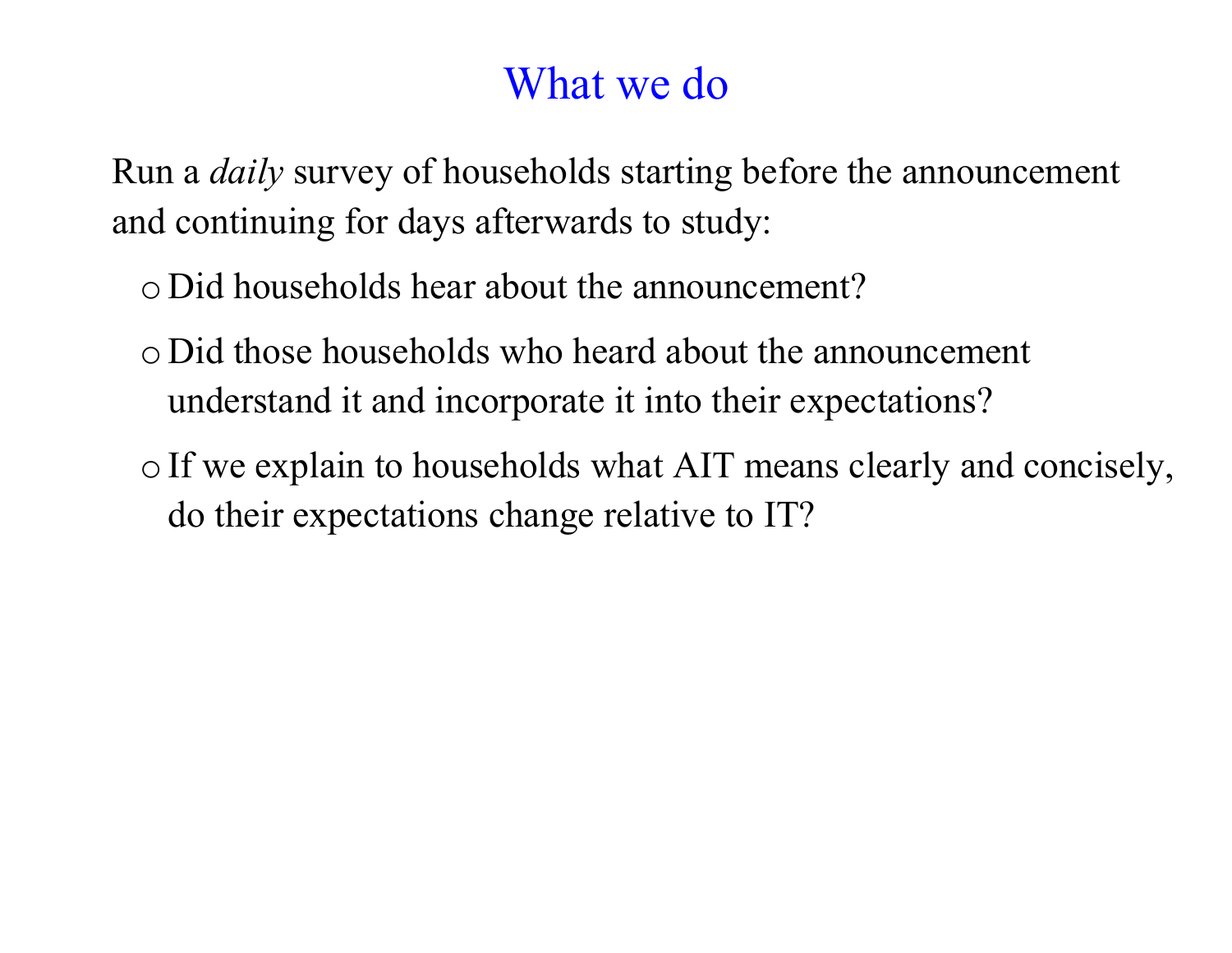Run a daily survey of households starting before the announcement and continuing for days afterwards to study:

- o Did households hear about the announcement? NO
- o Did those households who heard about the announcement understand it and incorporate it into their expectations? NO
- oIf we explain to households what AIT means clearly and concisely, do their expectations change relative to IT?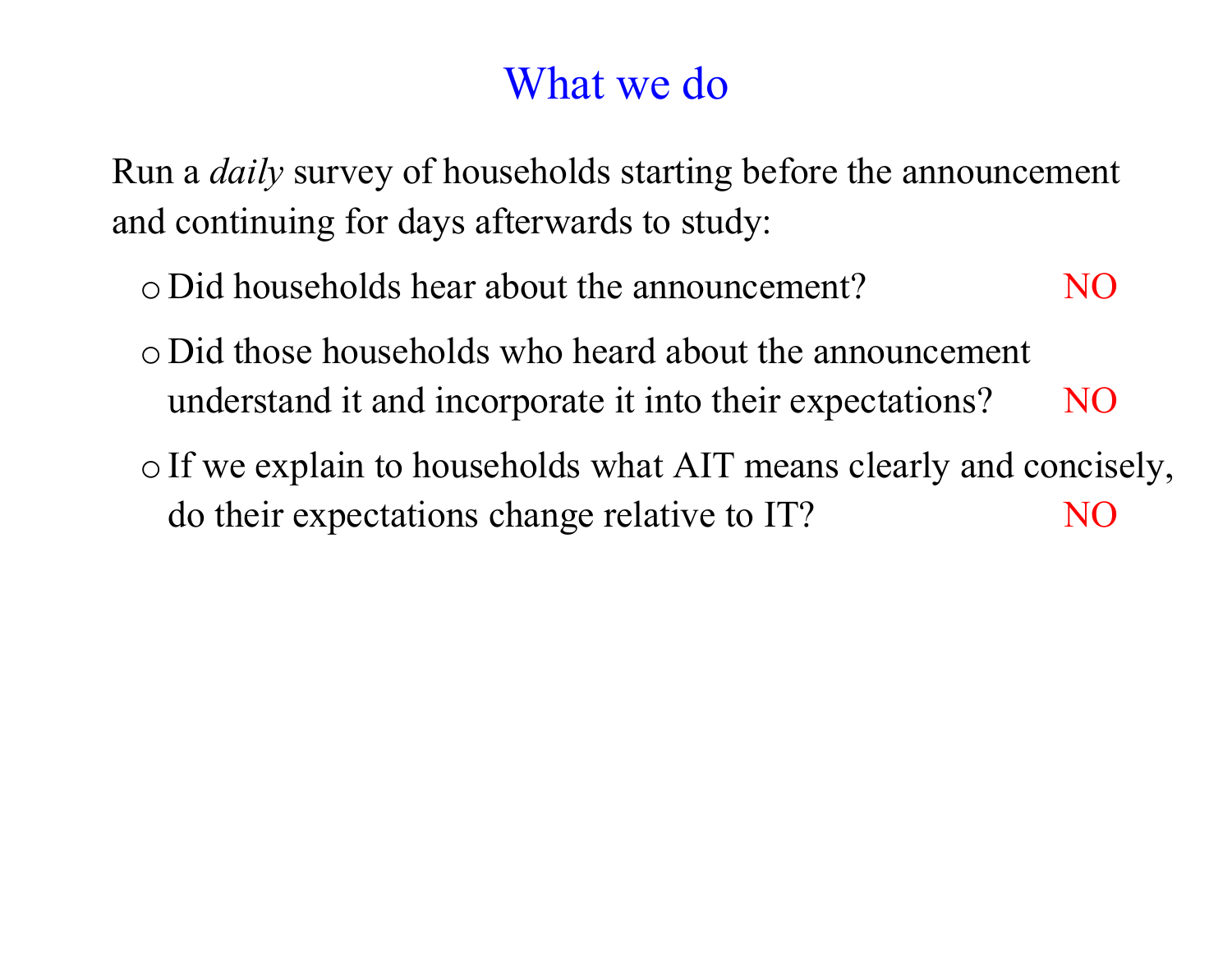Run a daily survey of households starting before the announcement and continuing for days afterwards to study:

- o Did households hear about the announcement? NO
- o Did those households who heard about the announcement understand it and incorporate it into their expectations? NO
- oIf we explain to households what AIT means clearly and concisely, do their expectations change relative to IT?

This suggests that the powerful effects of AIT in New Keynesian models are unlikely to apply to the U.S. economy, both currently or in the future.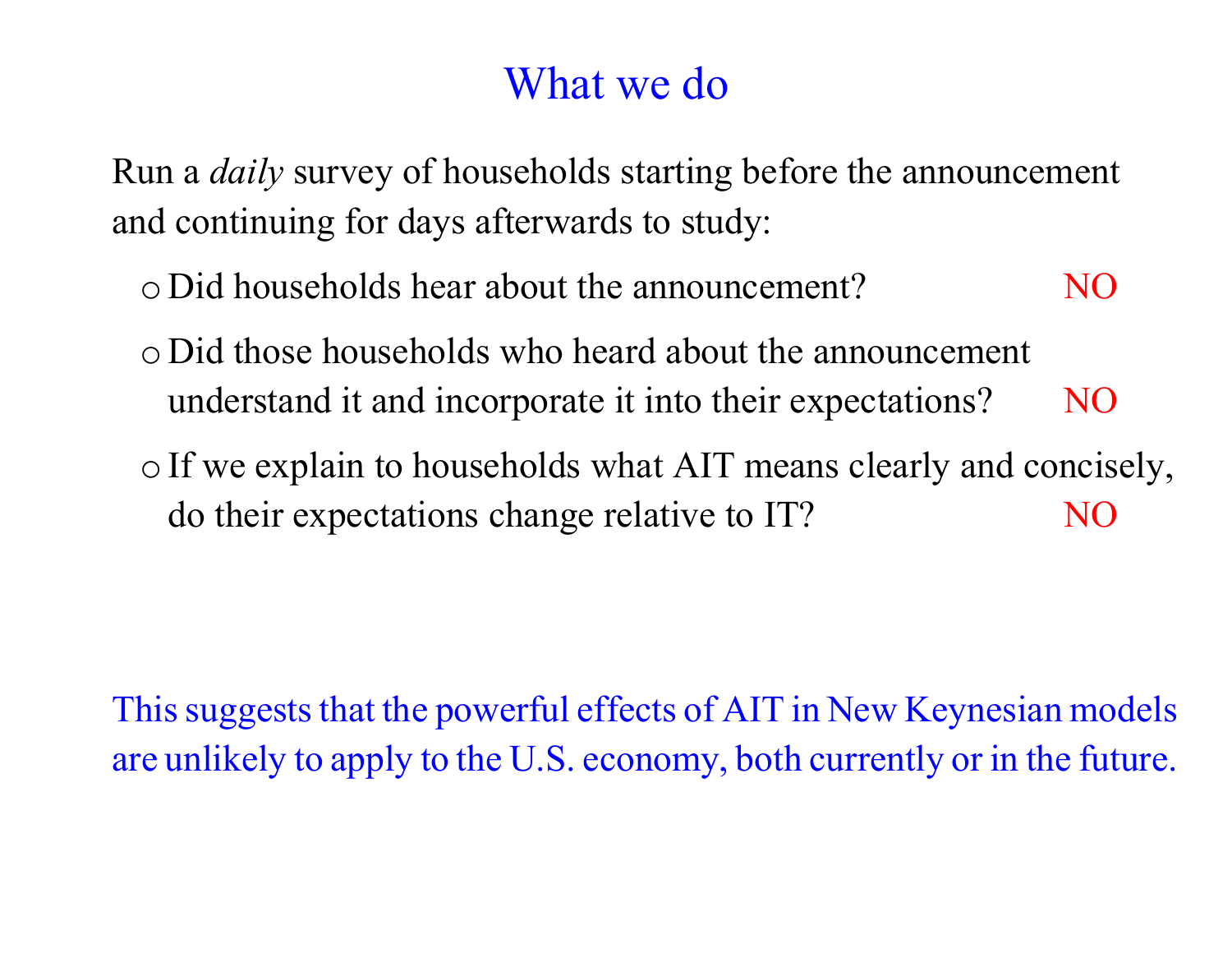# The Survey

- Extension of Federal Reserve Bank of Cleveland's daily tracking survey.
- $\triangleright$  Expanded to include:  $\circ$  Wed. Aug. 26<sup>th</sup>: 1,000 households  $\circ$  Thur. Aug. 27<sup>th</sup> (day of announcement): 500+500 households  $\circ$  Fri. Aug. 28<sup>th</sup>: 1,500 households o Aug. 29-30: 500 households each o Aug. 31-Sep. 1: 300 households each
- $\triangleright$  Includes regular Clev. Fed questions plus additional block of questions on news, monetary policy, expectations as well as information treatment on IT/AIT.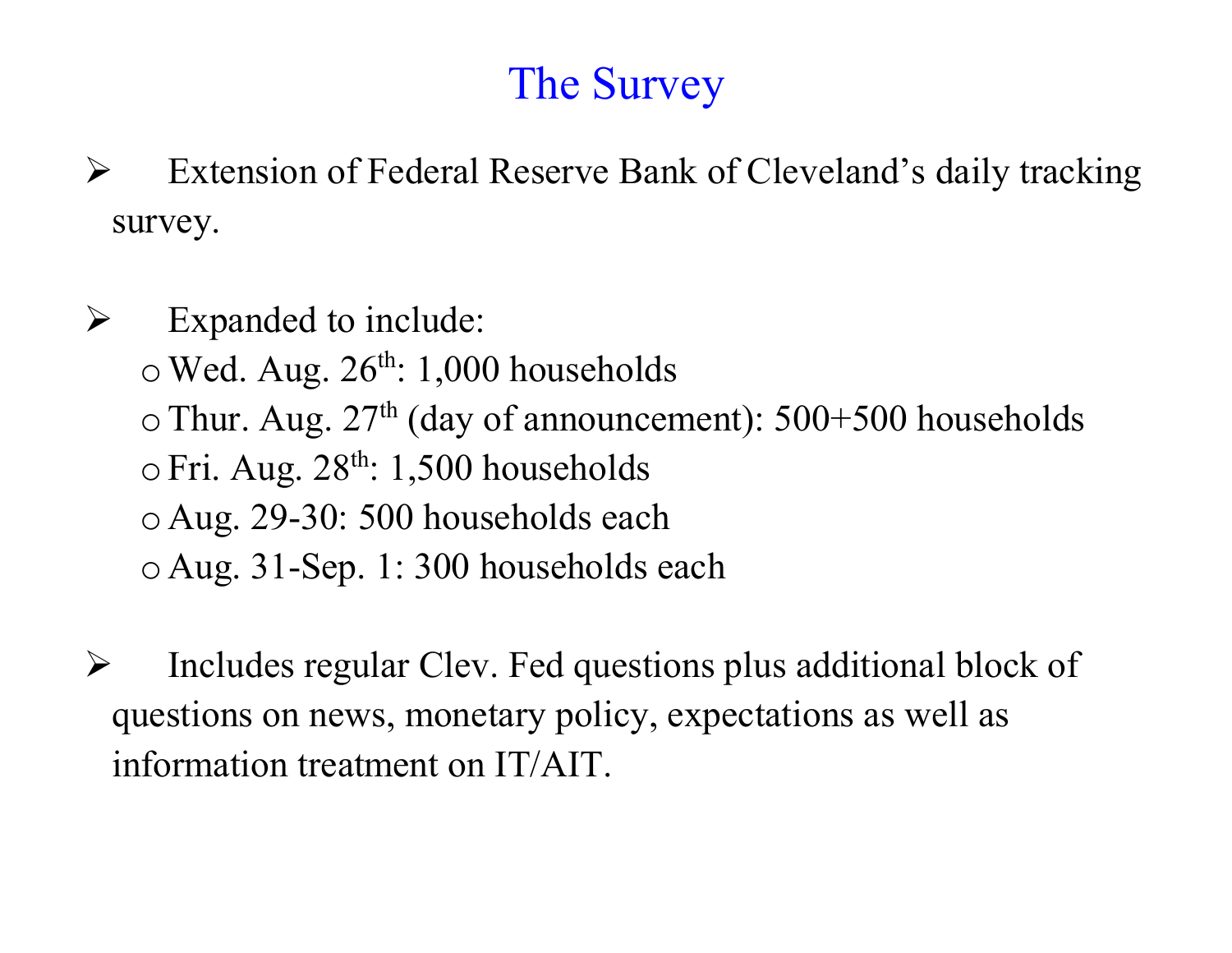$\triangleright$  Have you heard any news about monetary policy or the Federal Reserve in the last week? If yes…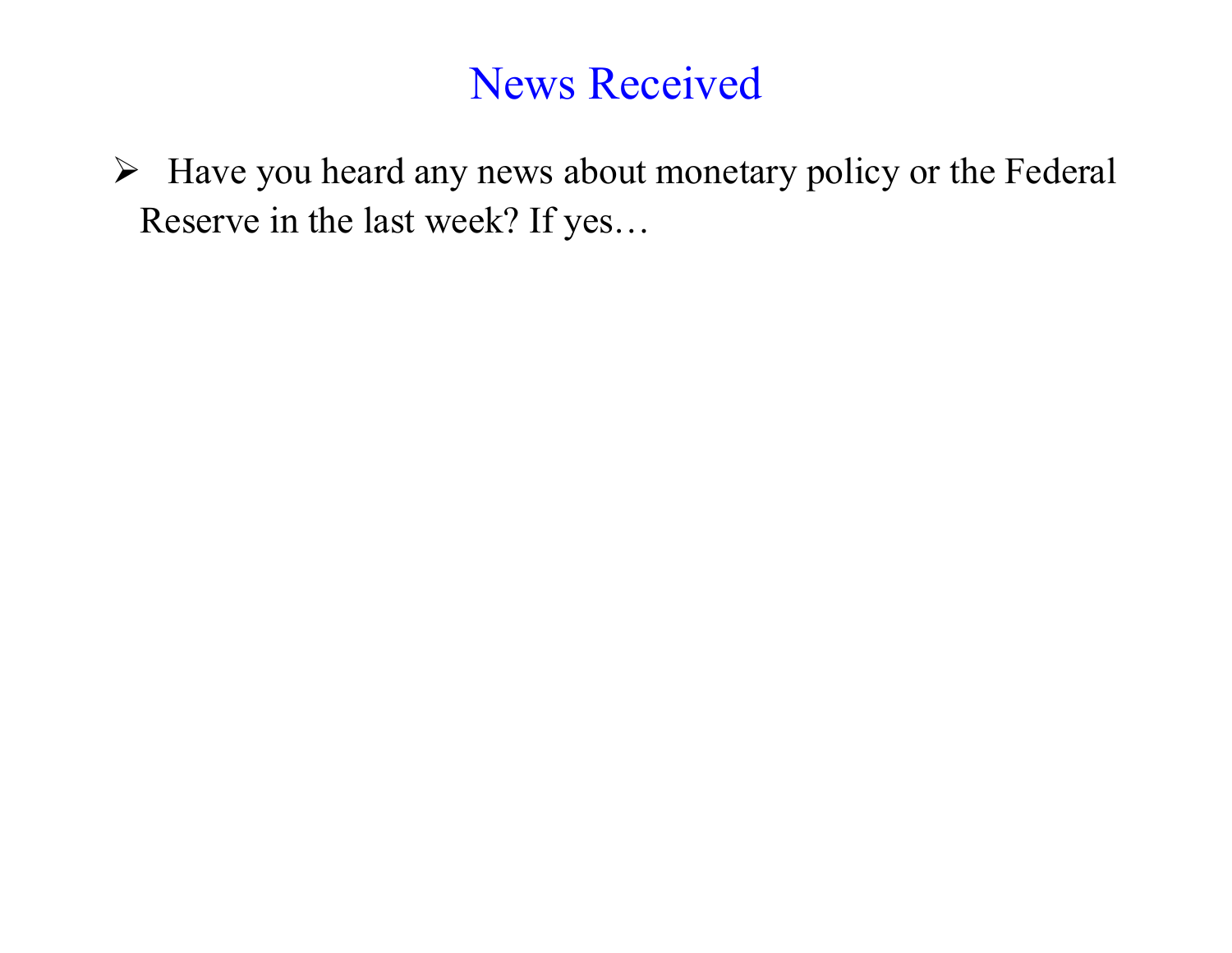- $\triangleright$  Have you heard any news about monetary policy or the Federal Reserve in the last week? If yes…
- $\triangleright$  How many pieces of news?
- $\triangleright$  Where did you hear the news?
- $\triangleright$  When did you hear the most recent news?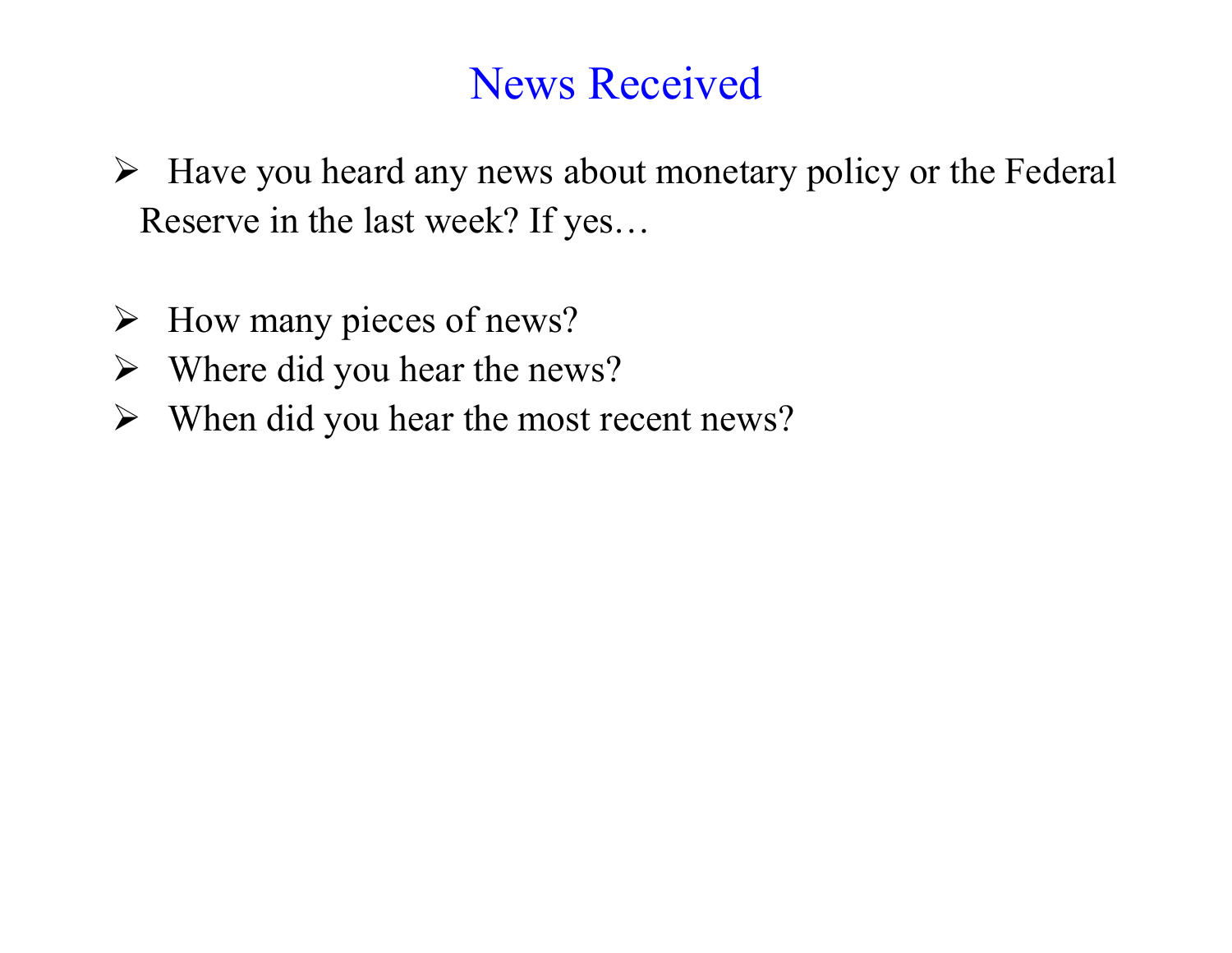- $\triangleright$  Have you heard any news about monetary policy or the Federal Reserve in the last week? If yes…
- $\triangleright$  How many pieces of news?
- $\triangleright$  Where did you hear the news?
- $\triangleright$  When did you hear the most recent news?
- $\triangleright$  What were the news about?

oInternational meeting of central bankers oNew leadership at the Fed oChange in interest rates oNew strategies at the Fed oNew lending facilities o Other

o Don't remember.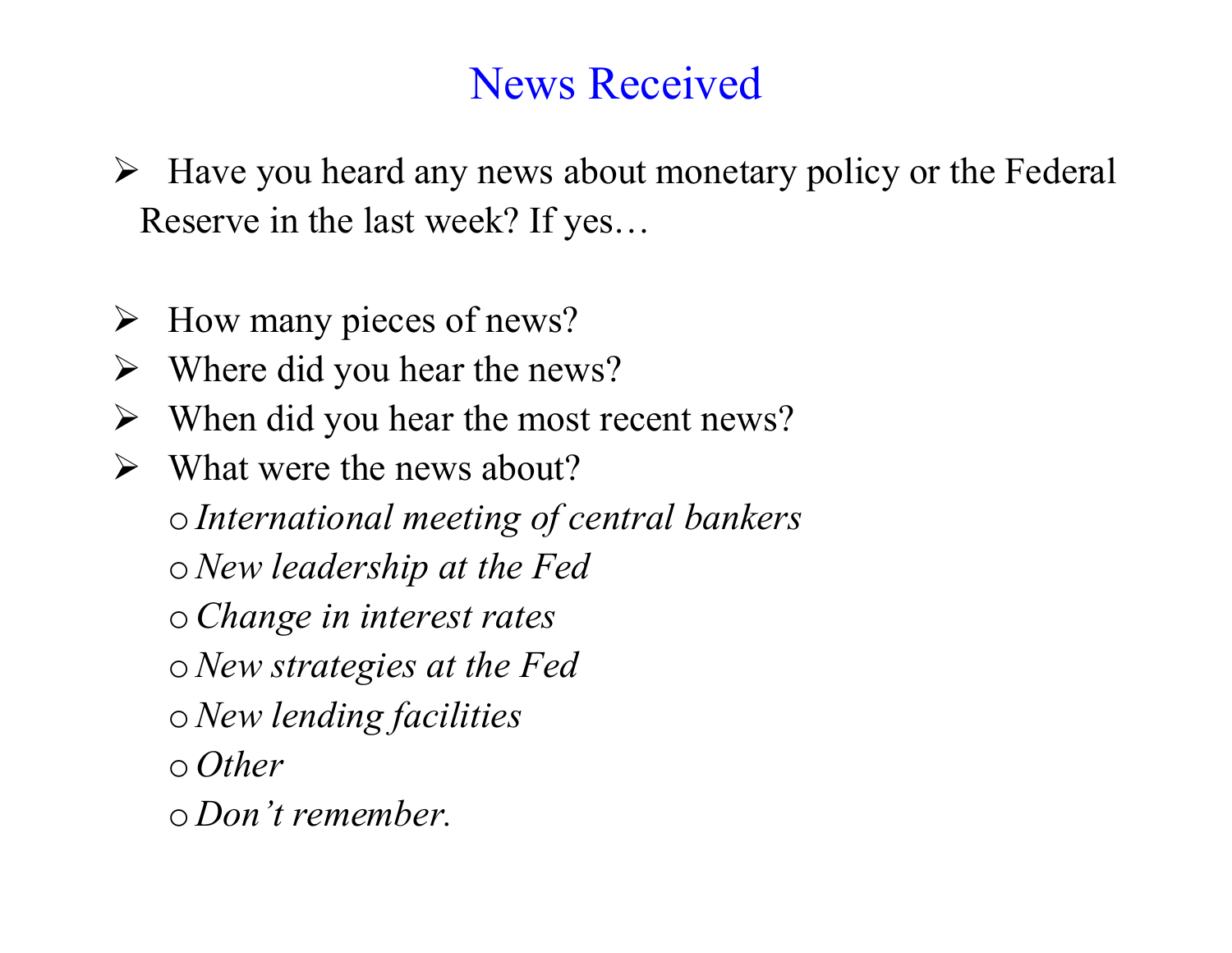- $\triangleright$  Have you heard any news about monetary policy or the Federal Reserve in the last week? If yes…
- $\triangleright$  How many pieces of news?
- $\triangleright$  Where did you hear the news?
- $\triangleright$  When did you hear the most recent news?
- $\triangleright$  What were the news about?
- $\triangleright$  Who were the news about?
	- oPowell
	- oLagarde
	- oYellen
	- $\circ$  Bernanke
	- oNone of the above o Don't remember.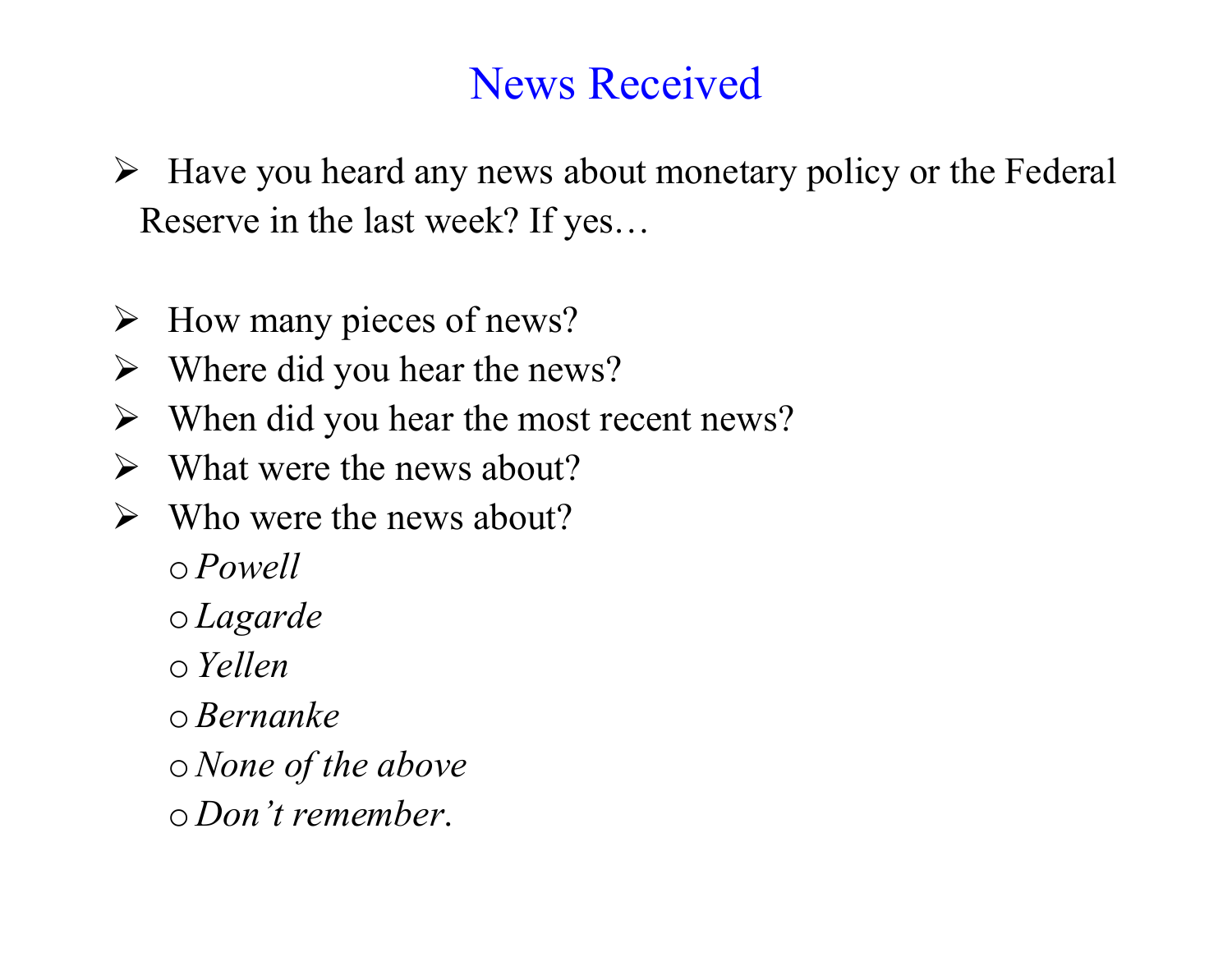What they understand about monetary policy

- $\triangleright$  In terms of the Fed's broader economic objectives, what do you think it views as more important? (pick two)
	- oLow interest rates to reduce govt. cost of borrowing
	- o Maximum employment
	- oStable prices
	- o High stock prices
	- $\circ$  Bailing out financial institutions
	- oStrong dollar
	- $\circ$  Reducing inequality
	- oClimate change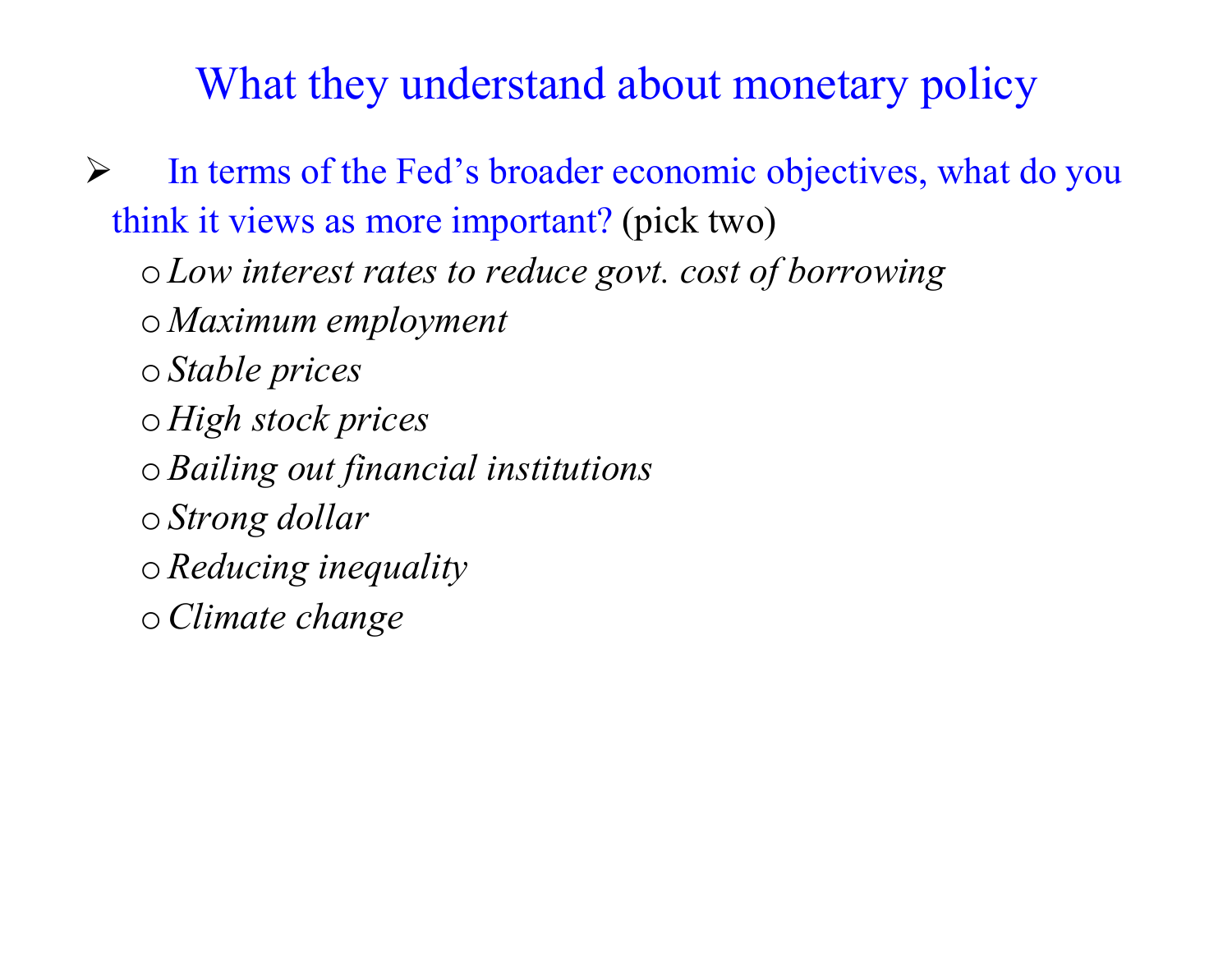#### What they understand about monetary policy

- $\triangleright$  In terms of the Fed's broader economic objectives, what do you think it views as more important? (pick two)
- $\triangleright$  In terms of prices in the economy, which best represents what the Fed is trying to do?
	- oKeep inflation as close to target as possible at all times
	- o Make inflation equal to the target level on average
	- oKeep prices from rising
	- oEnsure inflation is sufficiently high to erode value of gvt. debt
	- oKeep inflation low to promote a strong dollar
	- $\circ$  None
	- o Don't know.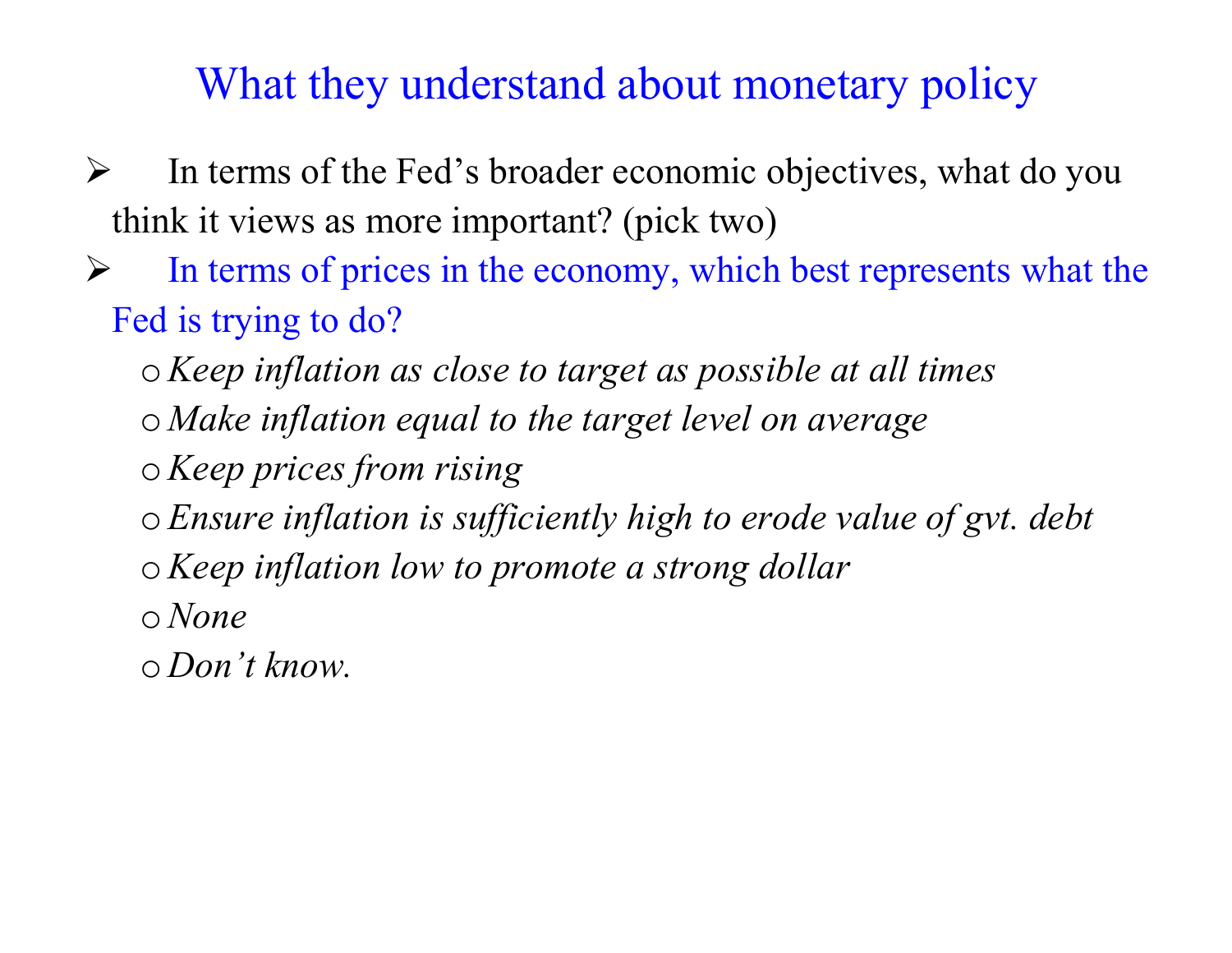### What they understand about monetary policy

- $\triangleright$  In terms of the Fed's broader economic objectives, what do you think it views as more important? (pick two)
- $\triangleright$  In terms of prices in the economy, which best represents what the Fed is trying to do?
- $\triangleright$  What rate of inflation do you think the Fed tries to achieve in the longer run?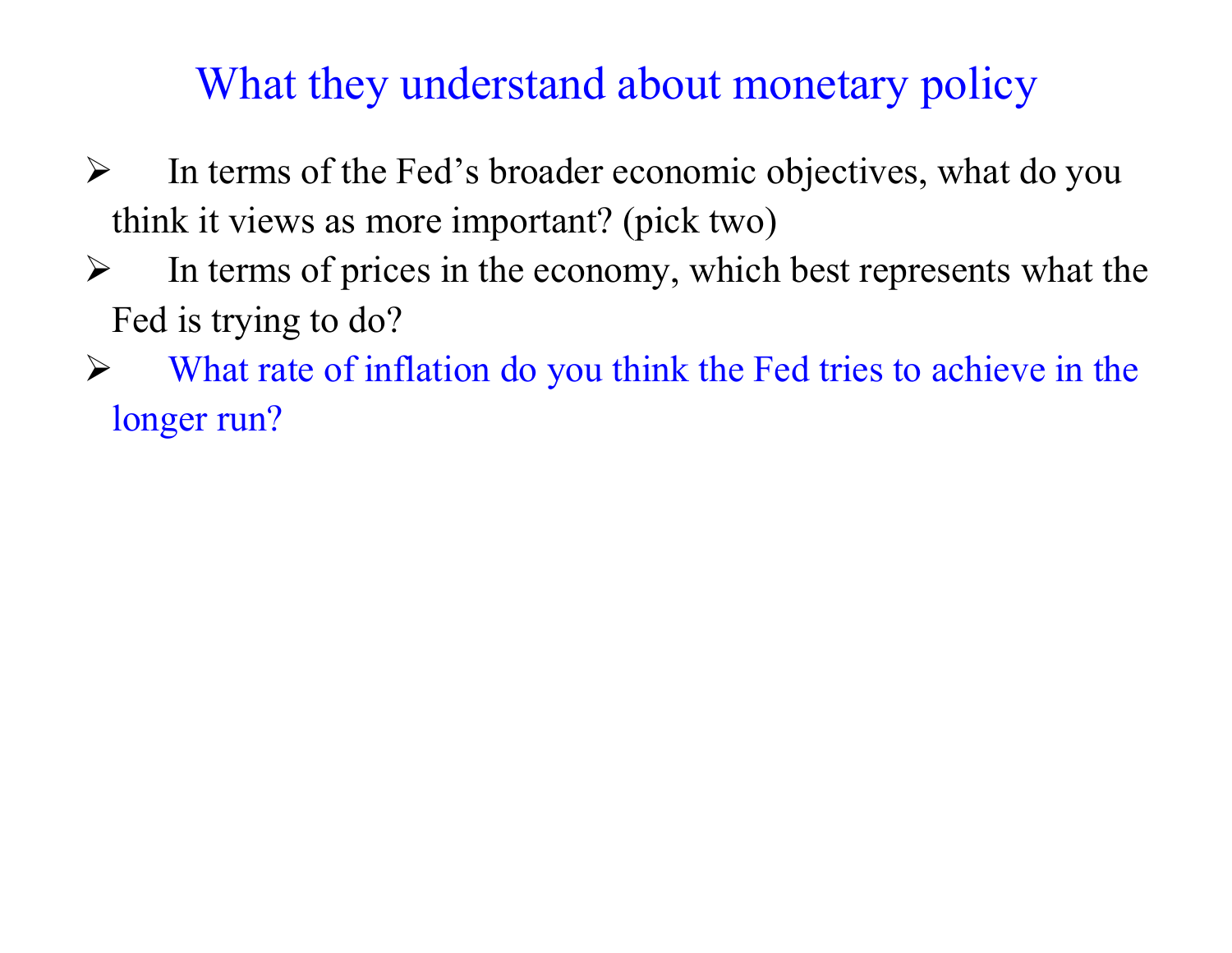|                 |                                                  | Date   |            |                   |                                         |                |  |
|-----------------|--------------------------------------------------|--------|------------|-------------------|-----------------------------------------|----------------|--|
| Question        | Share of people<br>choosing a listed<br>response | $8/26$ | 8/27<br>AM | 8/27<br><b>PM</b> | 8/28                                    | $8/29-$<br>9/1 |  |
|                 |                                                  |        |            |                   | 4                                       |                |  |
| Heard any news? | " $Yes"$                                         | 0.24   |            |                   | $0.22 \quad 0.30^{**} \quad 0.33^{***}$ | $0.29**$       |  |

We see a small (transitory) uptick in the share of people reporting having heard news about monetary policy/Fed.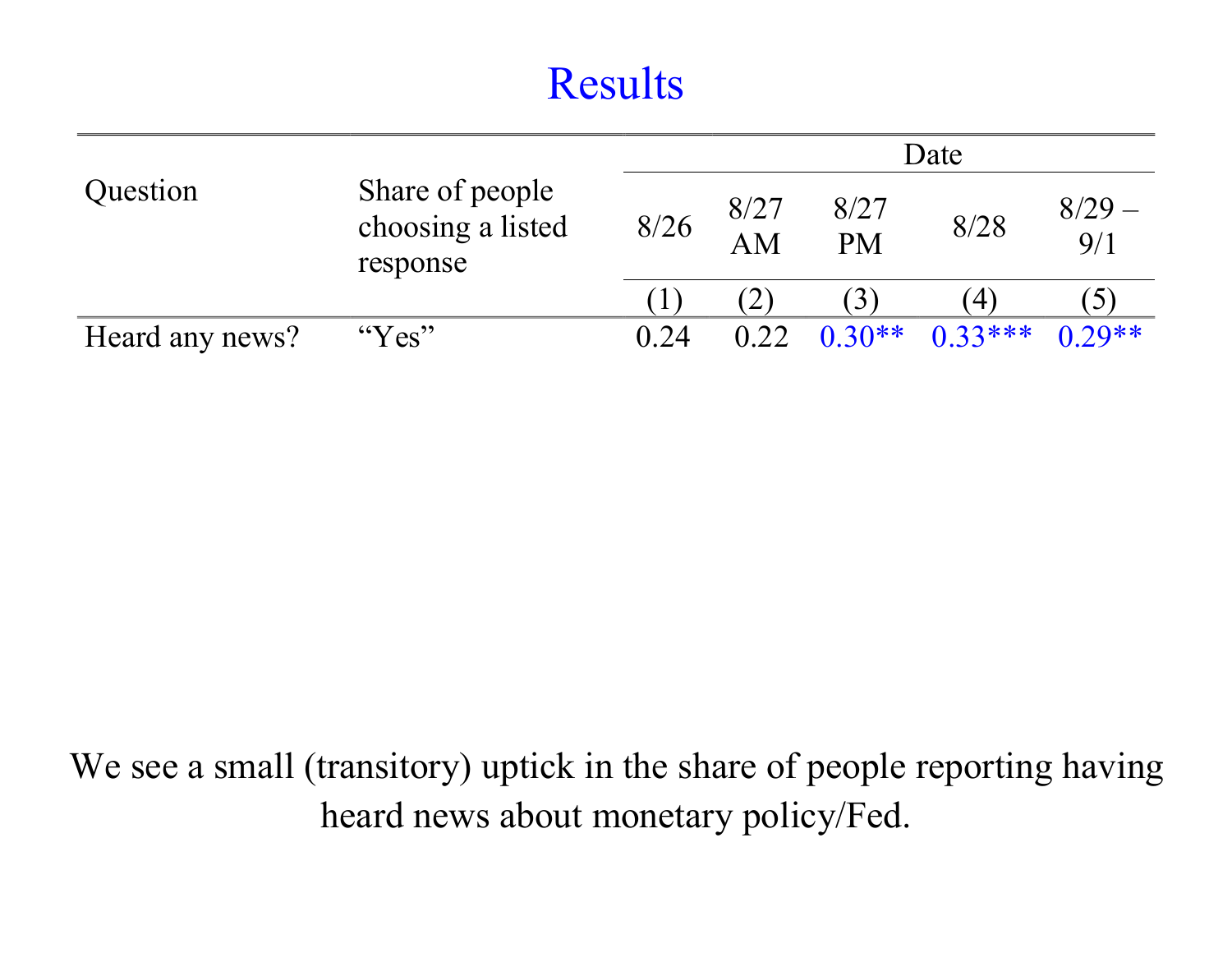|                   |                                                  | Date   |            |                   |                   |                |
|-------------------|--------------------------------------------------|--------|------------|-------------------|-------------------|----------------|
| Question          | Share of people<br>choosing a listed<br>response | $8/26$ | 8/27<br>AM | 8/27<br><b>PM</b> | 8/28              | $8/29-$<br>9/1 |
|                   |                                                  | (1)    | (2)        | (3)               | $\left( 4\right)$ | (5)            |
| From what source? | Newspapers                                       | 0.47   | 0.42       | 0.53              | 0.43              | 0.43           |
|                   | Social media                                     | 0.27   | 0.34       | 0.35              | 0.28              | 0.30           |
|                   | TV news                                          | 0.56   | $0.42**$   | $0.38***$         | $0.47*$           | $0.45**$       |
|                   | Other internet                                   | 0.09   | 0.13       | 0.08              | 0.09              | 0.11           |
|                   | Coworkers                                        | 0.12   | 0.16       | 0.09              | 0.11              | 0.16           |
|                   | Friends/relatives                                | 0.20   | $0.35**$   | 0.18              | 0.17              | 0.20           |
|                   | <b>Official sources</b>                          | 0.20   | 0.32       | $0.31*$           | 0.22              | $0.27*$        |

News are first heard from friends, social media and official sources.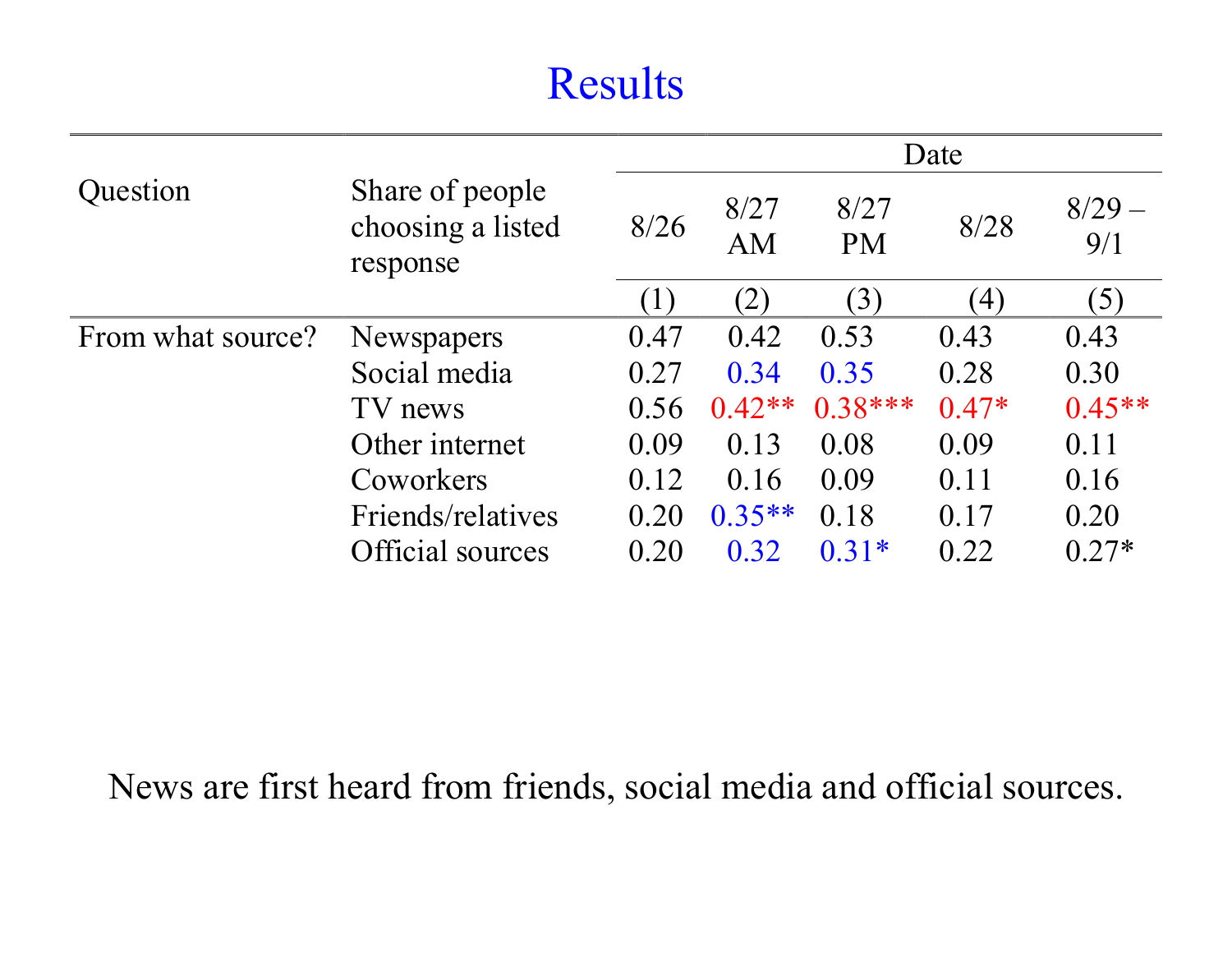|                  |                                                  | Date |                   |                   |          |                |
|------------------|--------------------------------------------------|------|-------------------|-------------------|----------|----------------|
| Question         | Share of people<br>choosing a listed<br>response | 8/26 | 8/27<br><b>AM</b> | 8/27<br><b>PM</b> | 8/28     | $8/29-$<br>9/1 |
|                  |                                                  | (1)  | (2)               | (3)               | (4)      | (5)            |
| News about what? | Meeting of central<br>bankers                    | 0.22 | 0.27              | 0.24              | 0.16     | 0.22           |
|                  | Change in interest<br>rates announced            | 0.19 | 0.28              | 0.20              | 0.23     | 0.24           |
|                  | Change in Fed<br>leadership                      | 0.20 | 0.30              | 0.16              | 0.21     | 0.19           |
|                  | <b>New Fed strategies</b>                        | 0.36 | 0.42              | 0.45              | $0.46**$ | $0.45***$      |
|                  | New lending<br>facilities                        | 0.28 | 0.33              | 0.26              | 0.27     | 0.23           |
|                  | I don't remember                                 | 0.08 | 0.08              | 0.08              | 0.07     | 0.08           |

We see a small rise in news heard about Fed strategies and Powell.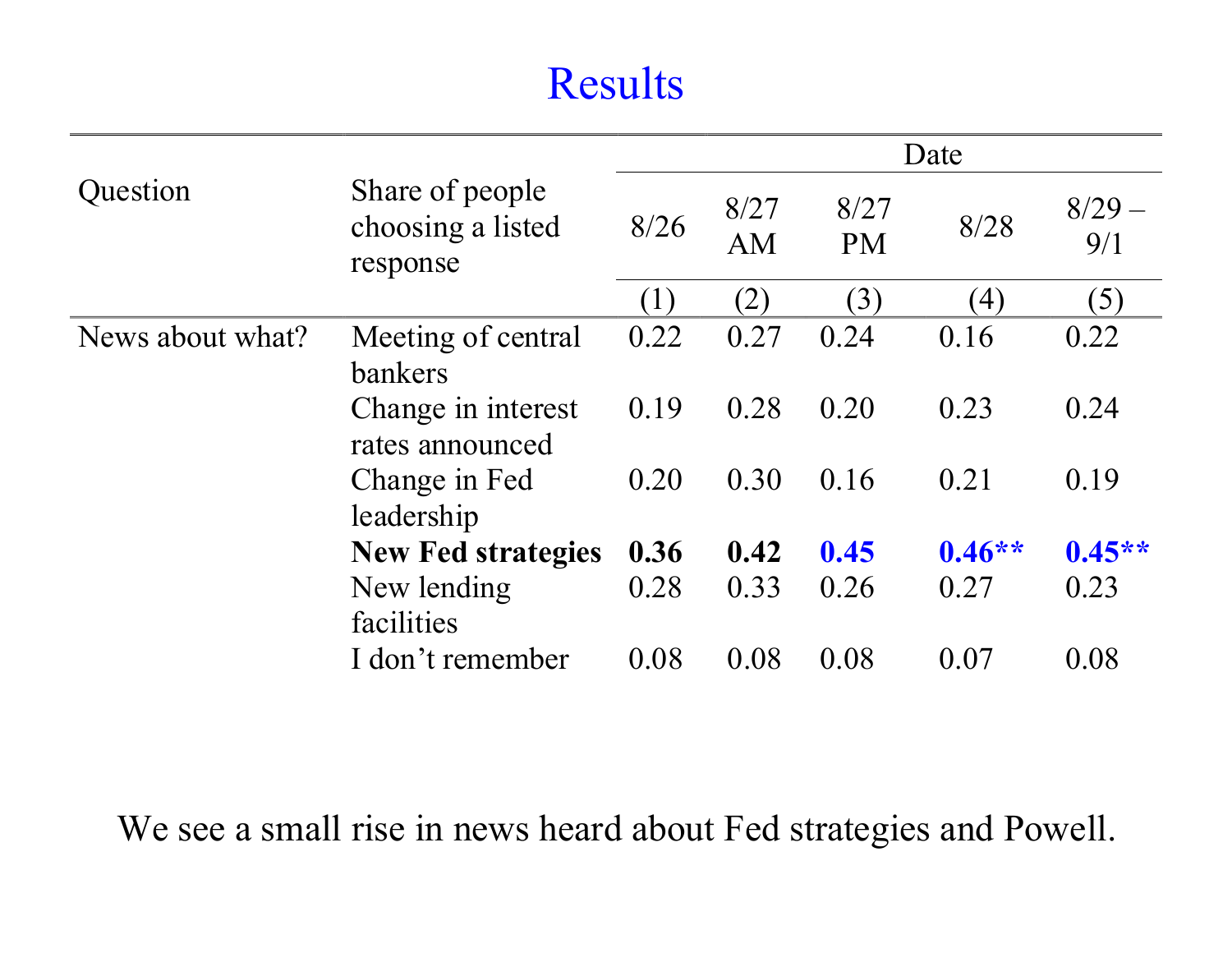|                           |                                                  | Date |            |                   |                     |                |
|---------------------------|--------------------------------------------------|------|------------|-------------------|---------------------|----------------|
| Question                  | Share of people<br>choosing a listed<br>response | 8/26 | 8/27<br>AM | 8/27<br><b>PM</b> | 8/28                | $8/29-$<br>9/1 |
|                           |                                                  | (1)  | (2)        | $\mathfrak{Z}$    | $\langle 4 \rangle$ | (5)            |
| Fed's Price<br>Objective? | Inflation close to<br>target at all times        | 0.40 | $0.32**$   | $0.33*$           | 0.37                | 0.38           |
|                           | <b>Average inflation</b><br>on target            | 0.27 | 0.29       | 0.32              | 0.30                | 0.27           |
|                           | Zero inflation                                   | 0.35 | 0.32       | 0.32              | 0.37                | 0.36           |
|                           | Erode the value of<br>government debt            | 0.19 | 0.22       | 0.20              | 0.21                | 0.21           |
|                           | Strong dollar                                    | 0.50 | 0.50       | 0.49              | 0.46                | 0.49           |

There is at best a tiny transitory blip in share of people identifying AIT as Fed's objective with respect to prices, suggesting little understanding.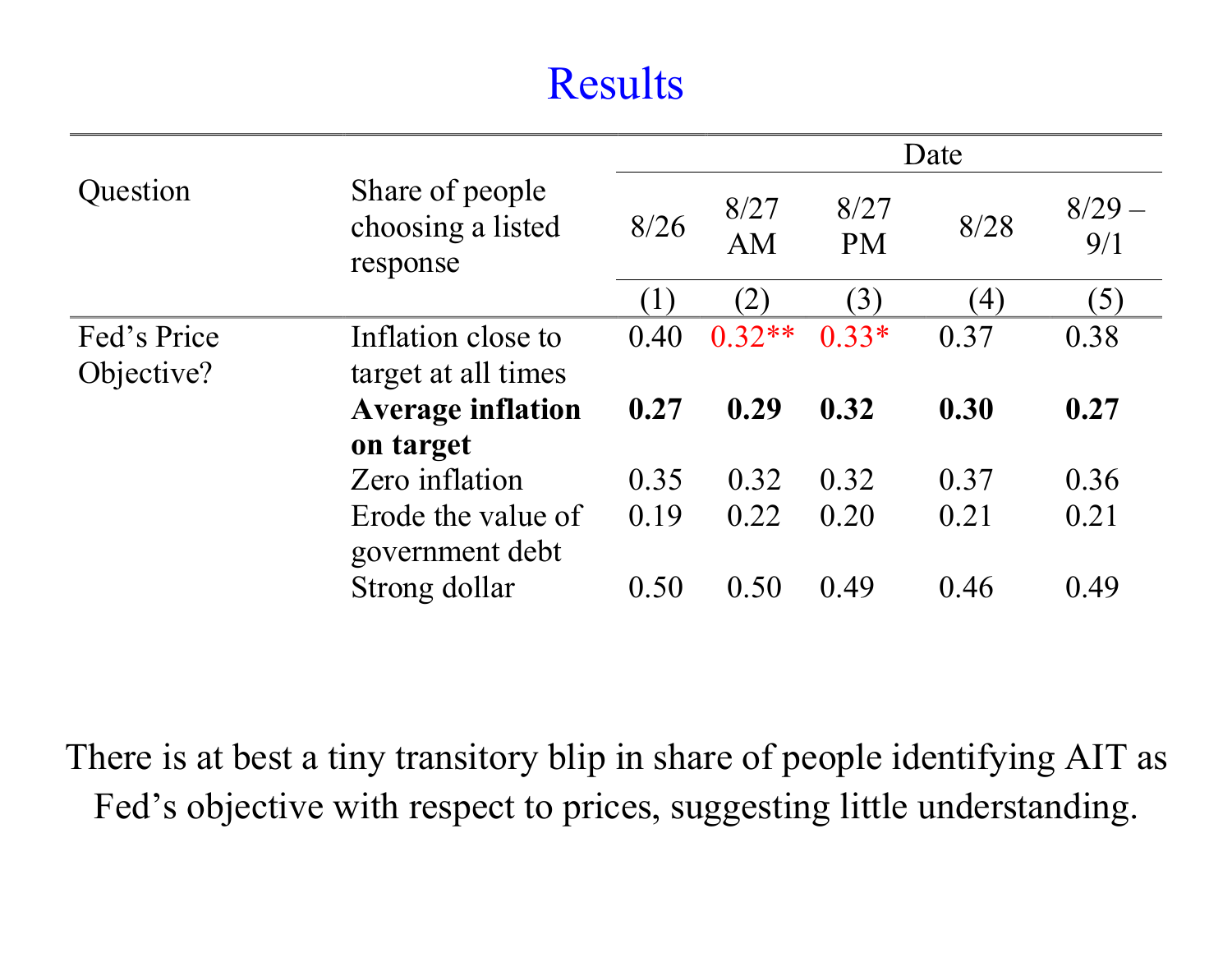# Effect of Hearing News

Did hearing news about the announcement affect respondents' expectations or understanding of monetary policy?

We employ a diff-in-diff strategy:

- $\triangleright$  Compare average expectations before and after announcement
- $\triangleright$  Compare those who heard news vs. those who did not.

$$
y_{it} = \alpha + \beta X_i + \gamma I_t^{post} + \delta I_{it}^{news} + \theta I_t^{post} I_{it}^{news} + error_{it} \qquad (1)
$$

 $\theta$  captures whether outcome variable for those hearing news after announcement (relative to those not hearing news after announcement) is different relative to those hearing news before announcement (relative to those not hearing news before the announcement).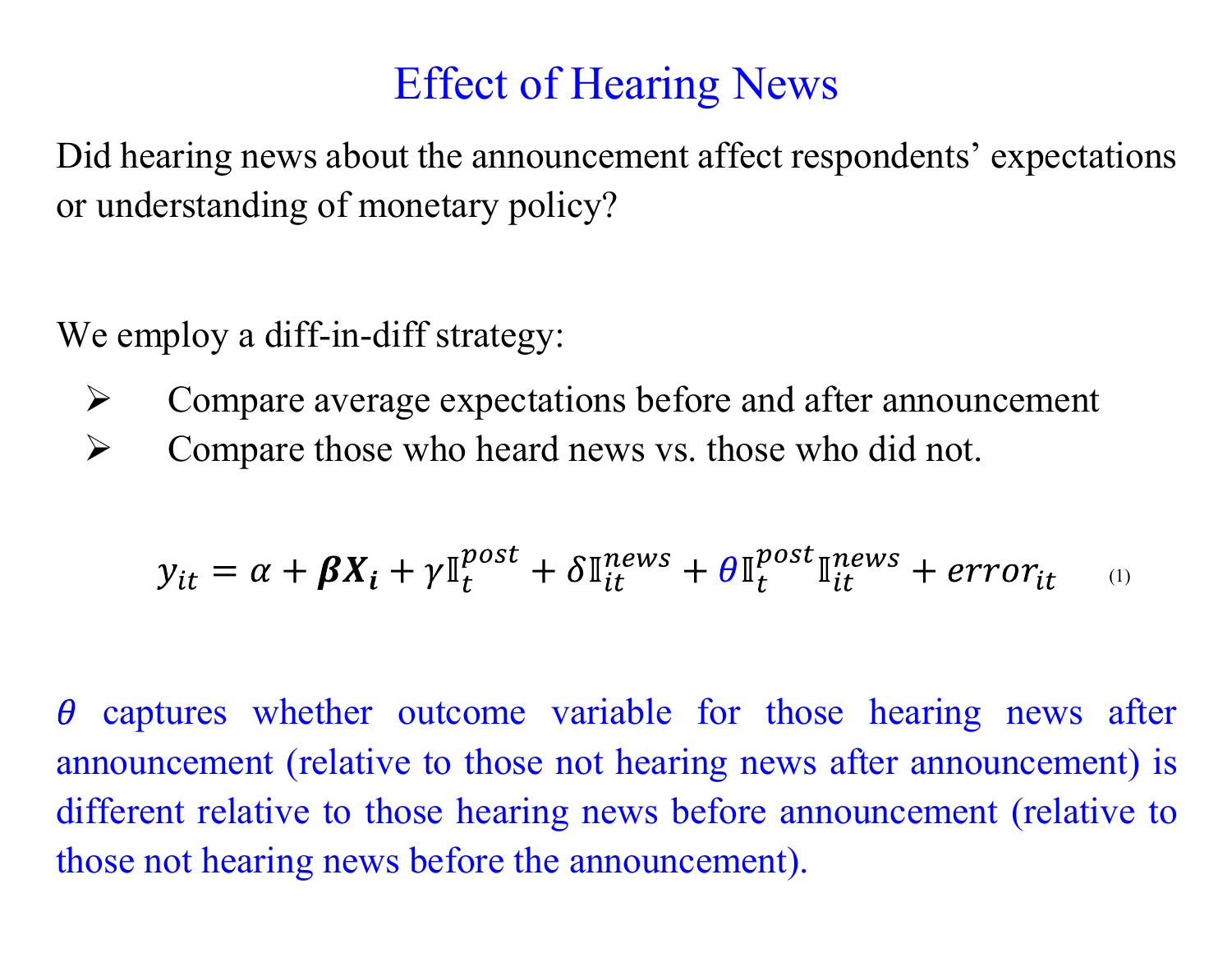# Effect of Hearing News

| Outcome variable                               | Η        | $R^2$ |
|------------------------------------------------|----------|-------|
|                                                | 3        | 4     |
| Correctly pick Fed's objectives (indicator)    | $-0.004$ | 0.026 |
|                                                | (0.022)  |       |
| Correctly pick inflation targeting (indicator) | $-0.024$ | 0.097 |
|                                                | (0.048)  |       |
| Fed's inflation target                         | 0.167    | 0.090 |
|                                                | (0.208)  |       |

Knowledge of monetary policy is unchanged by announcements.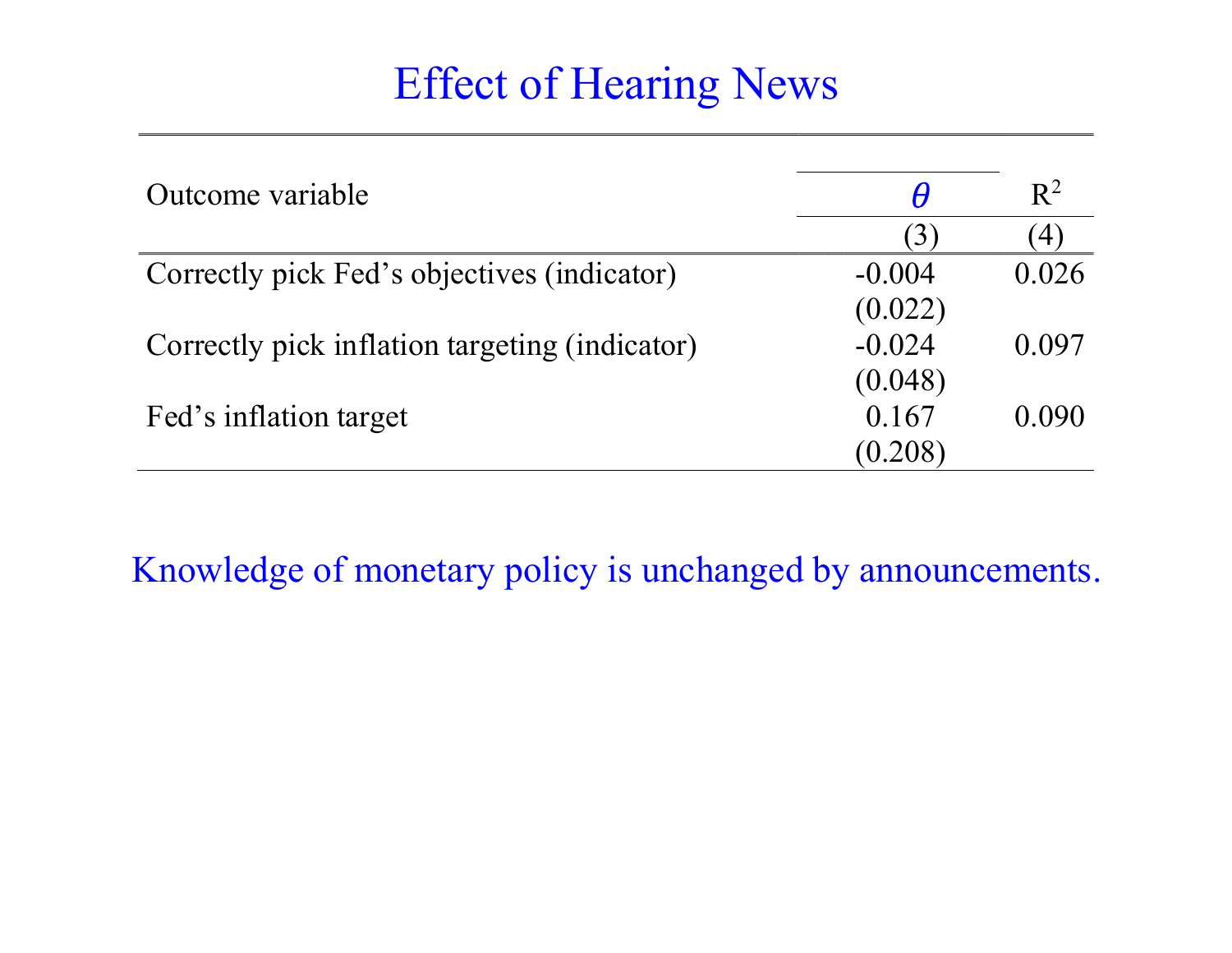# Effect of Hearing News

| Outcome variable                                   | $\theta$ | $R^2$ |
|----------------------------------------------------|----------|-------|
|                                                    | (3)      | (4)   |
| Expected inflation, point prediction, 1-year ahead | $-0.428$ | 0.050 |
|                                                    | (0.539)  |       |
| Probability of high future inflation $($ >4%)      | $-1.175$ | 0.077 |
|                                                    | (2.274)  |       |
| Expected GDP growth, 1-year ahead                  | 0.712    | 0.087 |
|                                                    | (1.192)  |       |
| Expected personal income growth, 1-year ahead      | $-0.906$ | 0.061 |
|                                                    | (0.847)  |       |
| Credibility of the Fed                             | 2.591    | 0.179 |
|                                                    | (2.268)  |       |
| Consumption in September relative to pre-crisis    | 0.967    | 0.079 |
|                                                    | (2.380)  |       |

#### Economic expectations are completely unchanged as well by announcements.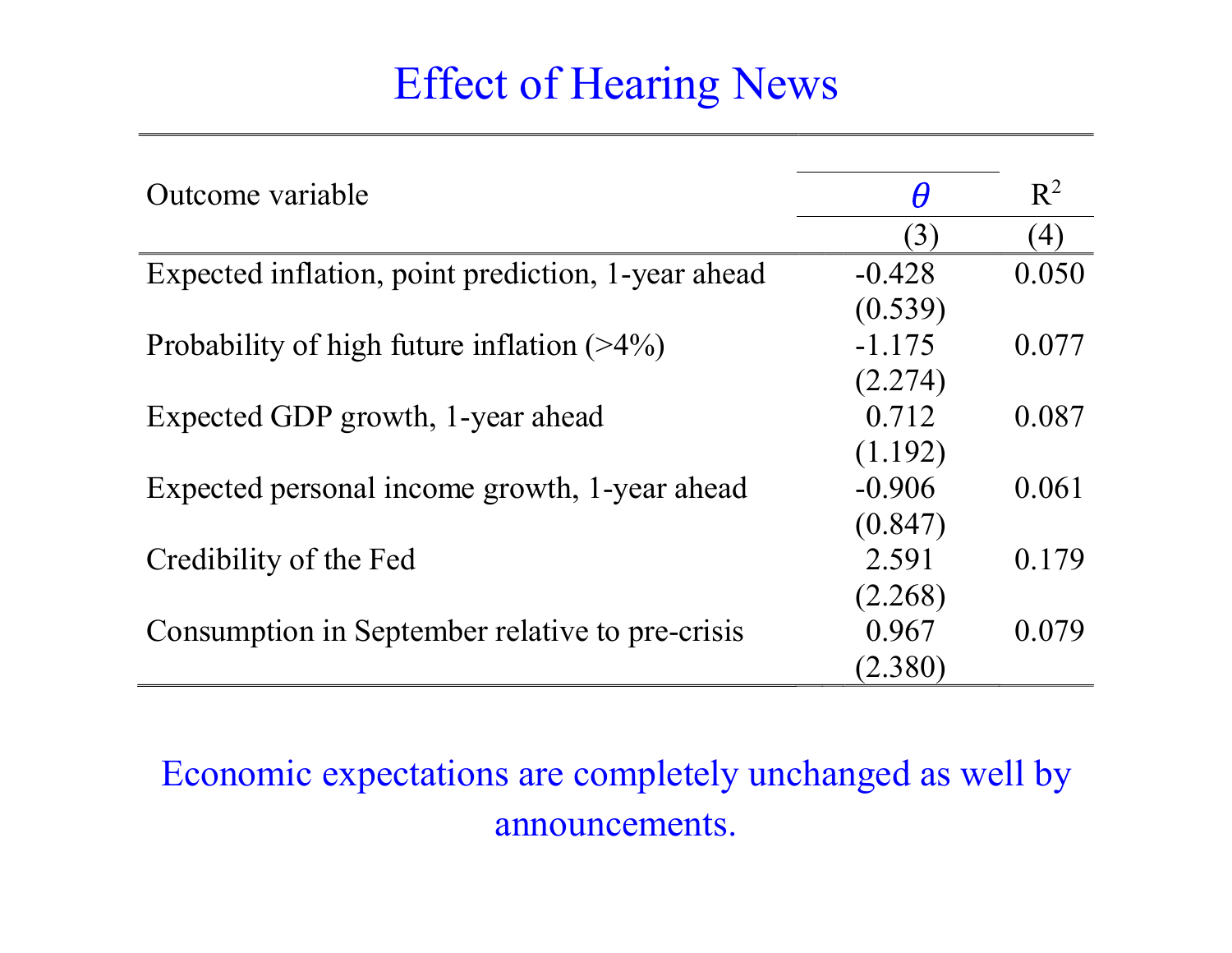# **Summary**

 $\triangleright$  We find that most households did not hear news about the Fed's new strategy following Powell's announcement.

- $\triangleright$  Those who did hear about the announcement did not seem to incorporate it into their beliefs.
	- oIs this because the Fed strategy was poorly explained in news articles?
	- o Or is this because the differences in strategy are too complicated for people to understand?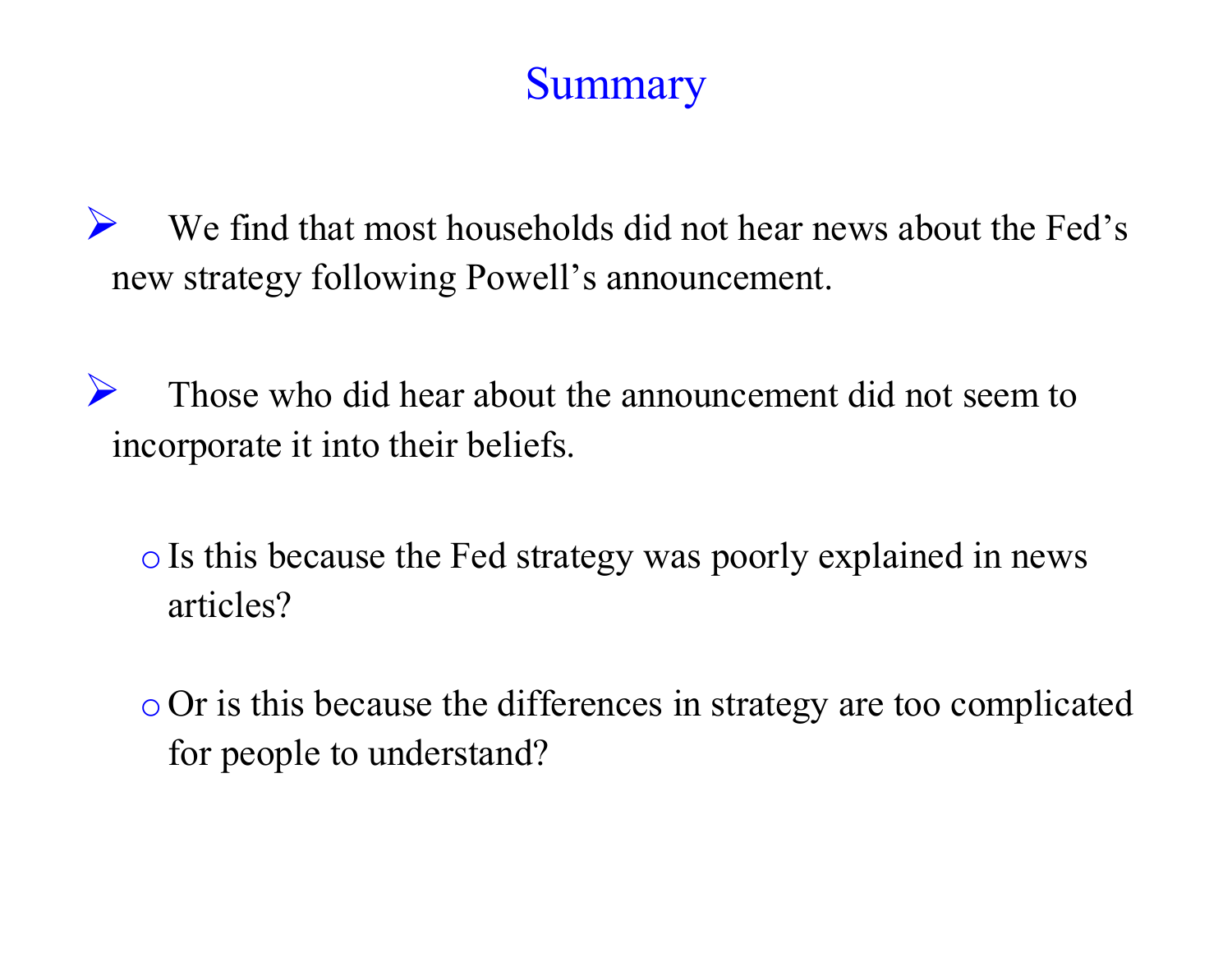We split households into 3 groups:

• Control group gets no additional information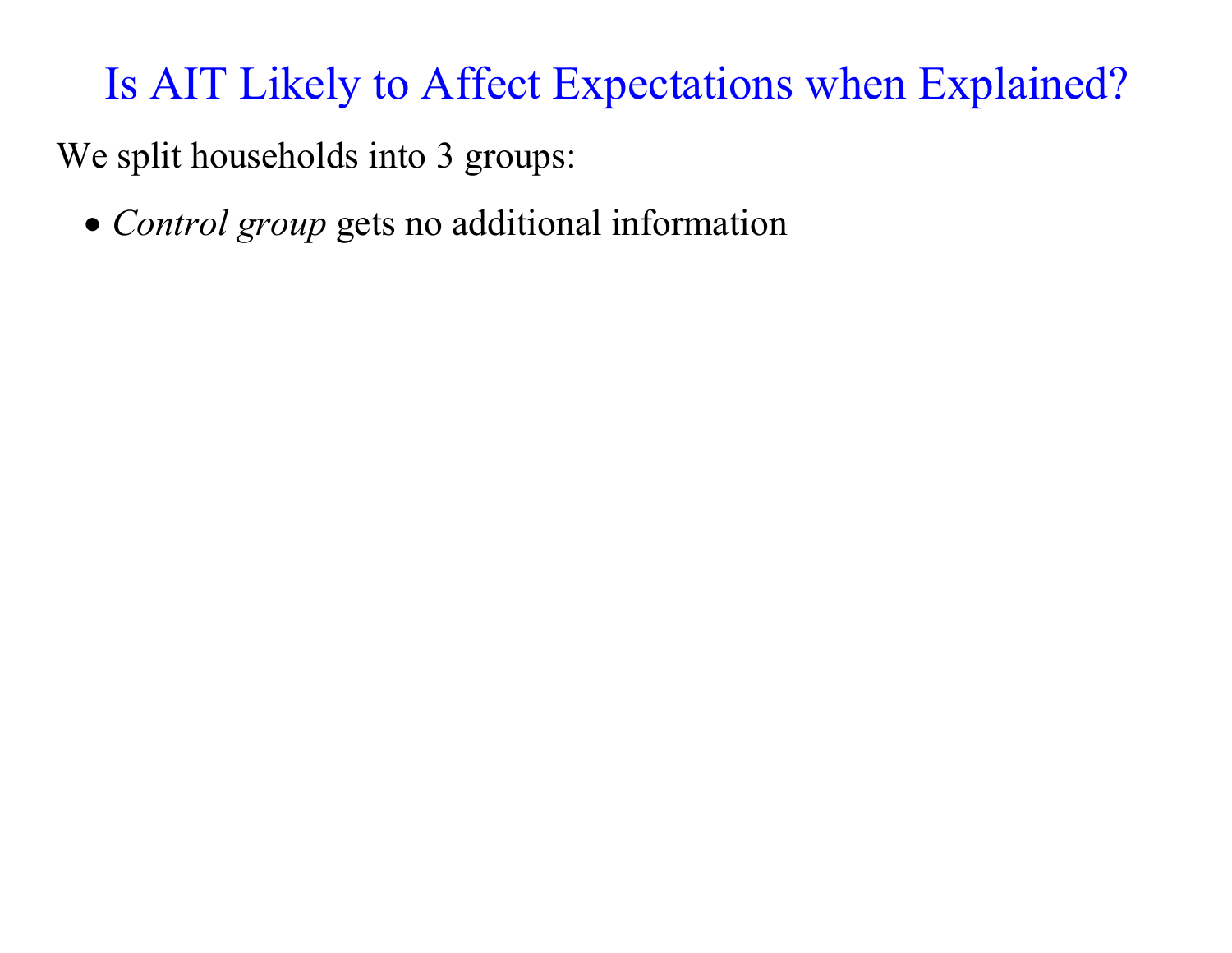We split households into 3 groups:

- *Control group* gets no additional information
- Inflation targeting treatment:
	- o As of January 2020, the Federal Reserve was targeting an inflation rate of 2% per year. Effectively, this means that when inflation is below the target, the Federal Reserve will try to push inflation **back** up to the target. And vice-versa, when inflation is above the target, the Federal Reserve will try to push inflation back down to the target.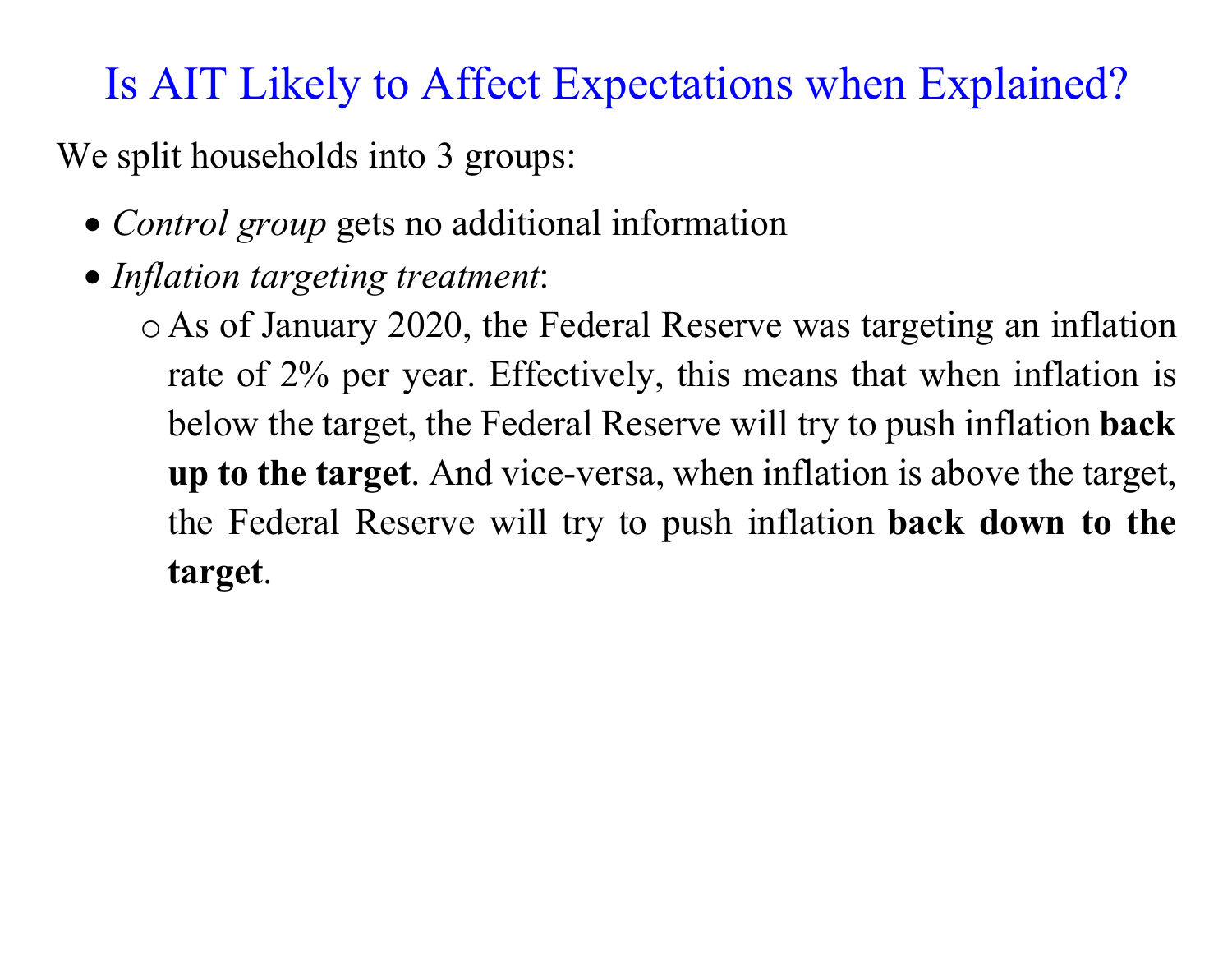We split households into 3 groups:

- *Control group* gets no additional information
- Inflation targeting treatment:
	- o As of January 2020, the Federal Reserve was targeting an inflation rate of 2% per year. Effectively, this means that when inflation is below the target, the Federal Reserve will try to push inflation back up to the target. And vice-versa, when inflation is above the target, the Federal Reserve will try to push inflation back down to the target.
- Average inflation targeting treatment:
	- oThe Federal Reserve targets an average inflation rate of 2% per year. Effectively, this means that when inflation is below the target, the Federal Reserve will try to push inflation above the target for some time. And vice-versa, when inflation is above the target, the Federal Reserve will try to push inflation below the target for some time.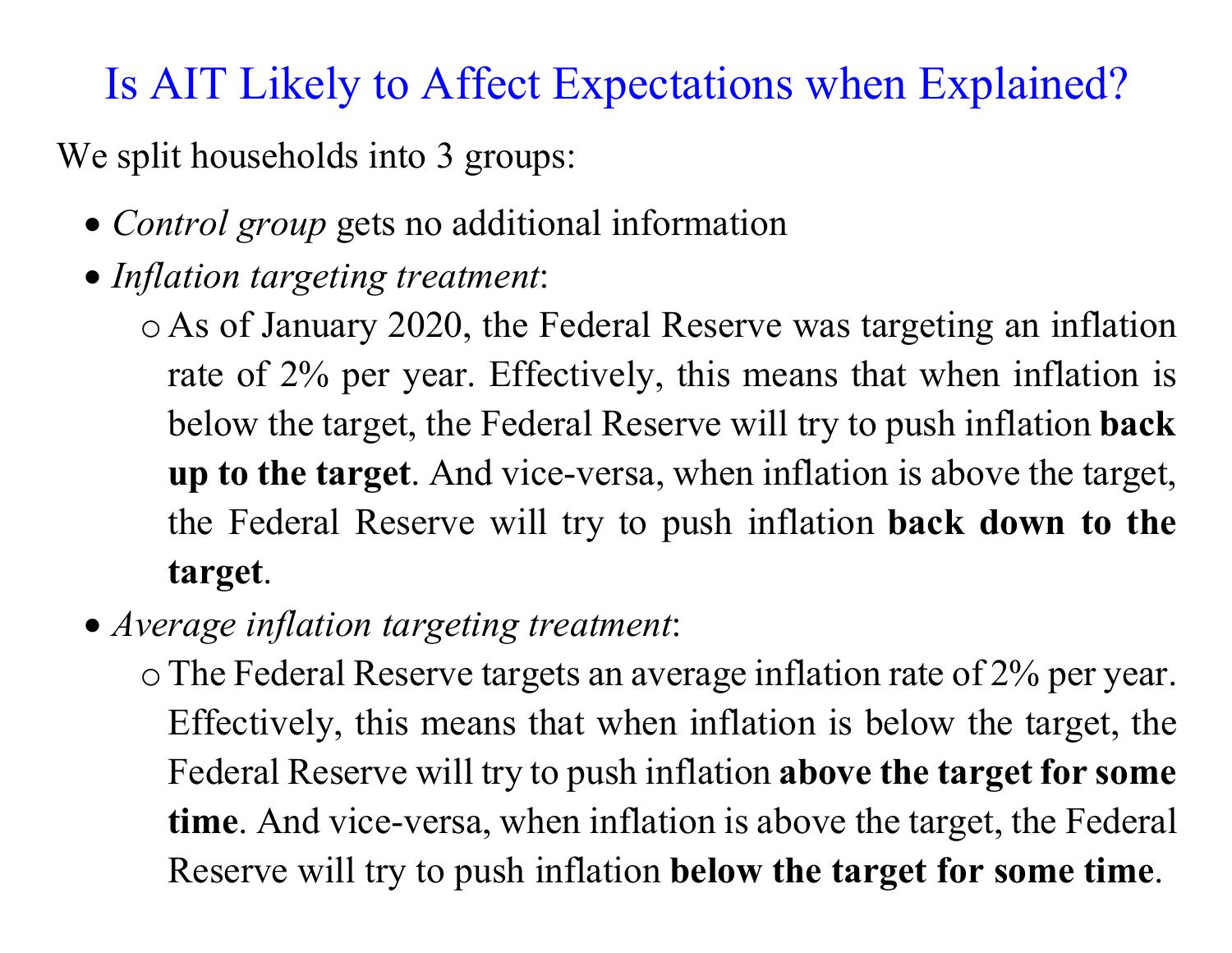|                  | Regressor                                          |  | $\cdot$ obs. |
|------------------|----------------------------------------------------|--|--------------|
| Outcome variable | $\mathbb{I}(treatIT)$ $\mathbb{I}(treatAIT)$ value |  |              |
|                  |                                                    |  |              |

We regress outcome variables on indicator variables for each treatment.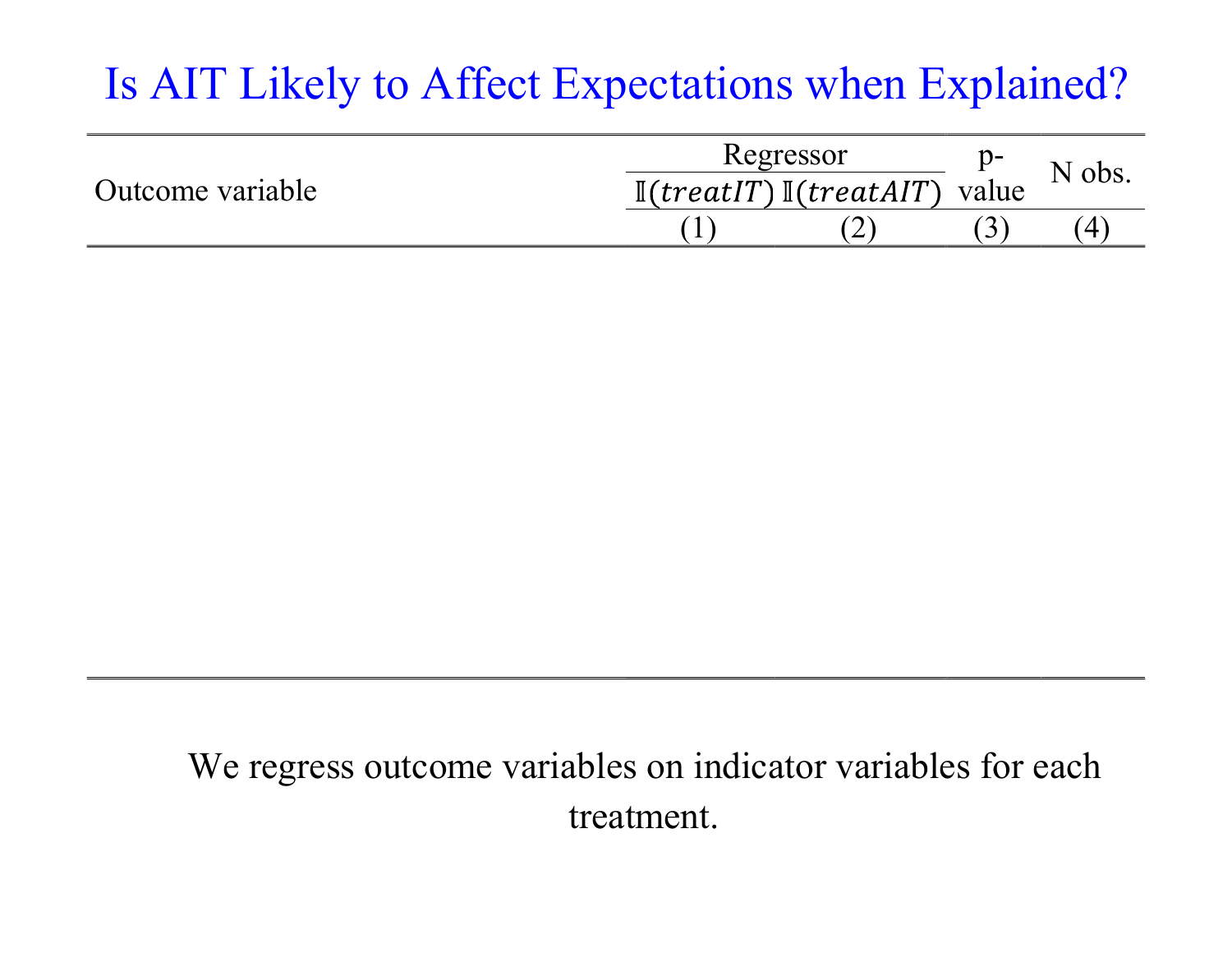|                                        | Regressor   |                                              | N obs. |             |
|----------------------------------------|-------------|----------------------------------------------|--------|-------------|
| Outcome variable                       |             | $\mathbb{I}(treatIT)$ $\mathbb{I}(treatAIT)$ | value  |             |
|                                        |             |                                              |        |             |
| Expected inflation, 5-year ahead       | $-0.475***$ | $-0.467***$                                  | 0.944  | 4.266       |
|                                        | (0.096)     | (0.117)                                      |        |             |
| Probability of expected (1-year ahead) | $-0.863$    | $-0.779$                                     |        | 0.935 5.278 |
| inflation being greater than 5%        | (0.869)     | (1.017)                                      |        |             |

The two treatments lead to indistinguishable effects on inflation expectations and uncertainty.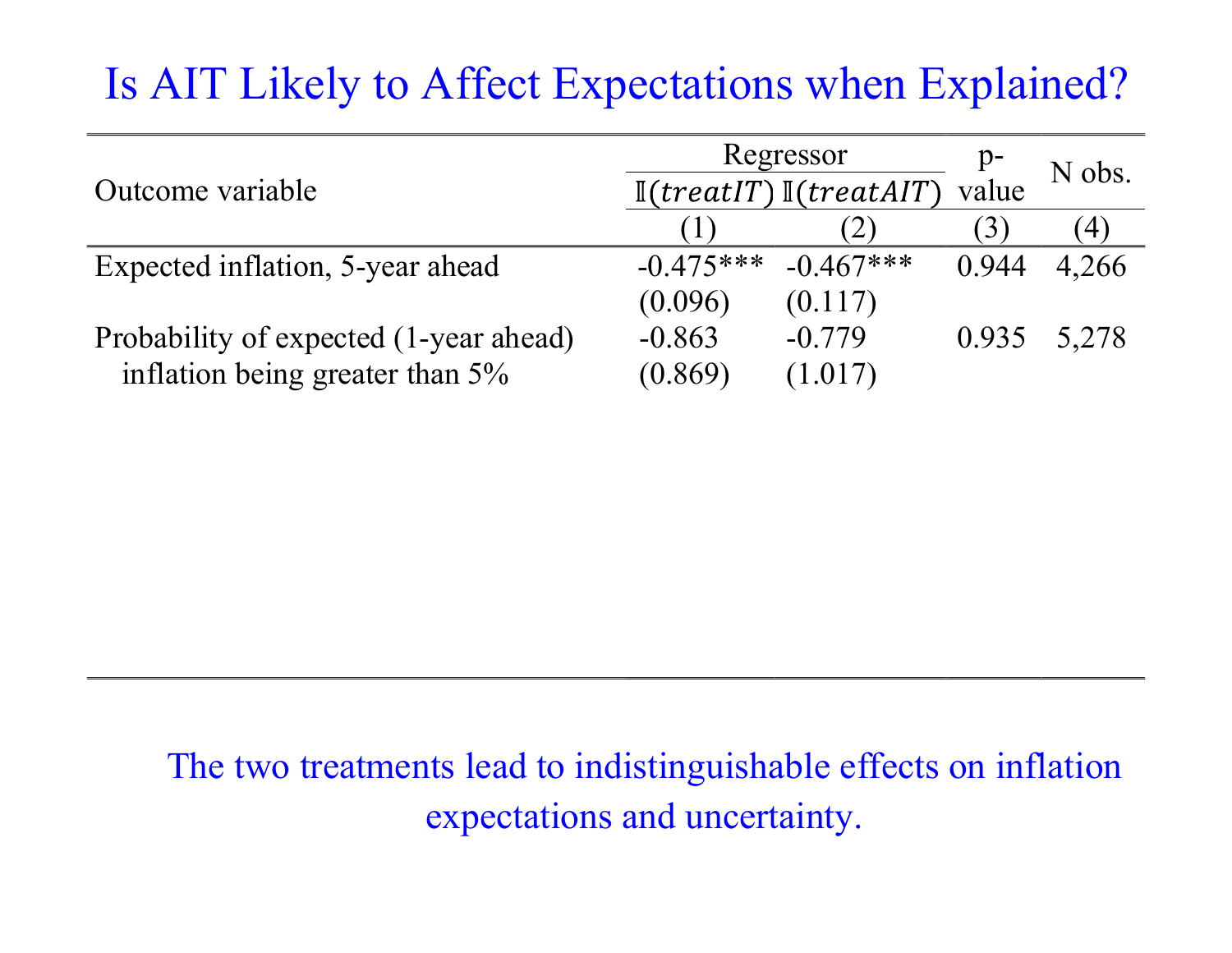|                                        | Regressor   | $p-$                                         | N obs. |       |
|----------------------------------------|-------------|----------------------------------------------|--------|-------|
| Outcome variable                       |             | $\mathbb{I}(treatIT)$ $\mathbb{I}(treatAIT)$ | value  |       |
|                                        |             | (2)                                          | (3)    | (4)   |
| Expected inflation, 5-year ahead       | $-0.475***$ | $-0.467***$                                  | 0.944  | 4,266 |
|                                        | (0.096)     | (0.117)                                      |        |       |
| Probability of expected (1-year ahead) | $-0.863$    | $-0.779$                                     | 0.935  | 5,278 |
| inflation being greater than 5%        | (0.869)     | (1.017)                                      |        |       |
| Expected GDP growth, 5-year ahead      | $-0.463**$  | $-0.485**$                                   | 0.921  | 4,618 |
|                                        | (0.184)     | (0.218)                                      |        |       |
| Expected growth of personal disposable | $-0.812***$ | $-0.785***$                                  | 0.919  | 4,639 |
| income, 5-year ahead                   | (0.226)     | (0.265)                                      |        |       |
| Credibility of the Fed                 | 0.380       | $-1.028$                                     | 0.073  | 5,275 |
|                                        | (0.658)     | (0.781)                                      |        |       |
| Time when mortgage rates are expected  | 0.031       | 0.070                                        | 0.422  | 4,170 |
| to increase                            | (0.041)     | (0.049)                                      |        |       |

The two treatments lead to indistinguishable effects. AIT does not seem to have a larger effect on expectations than IT.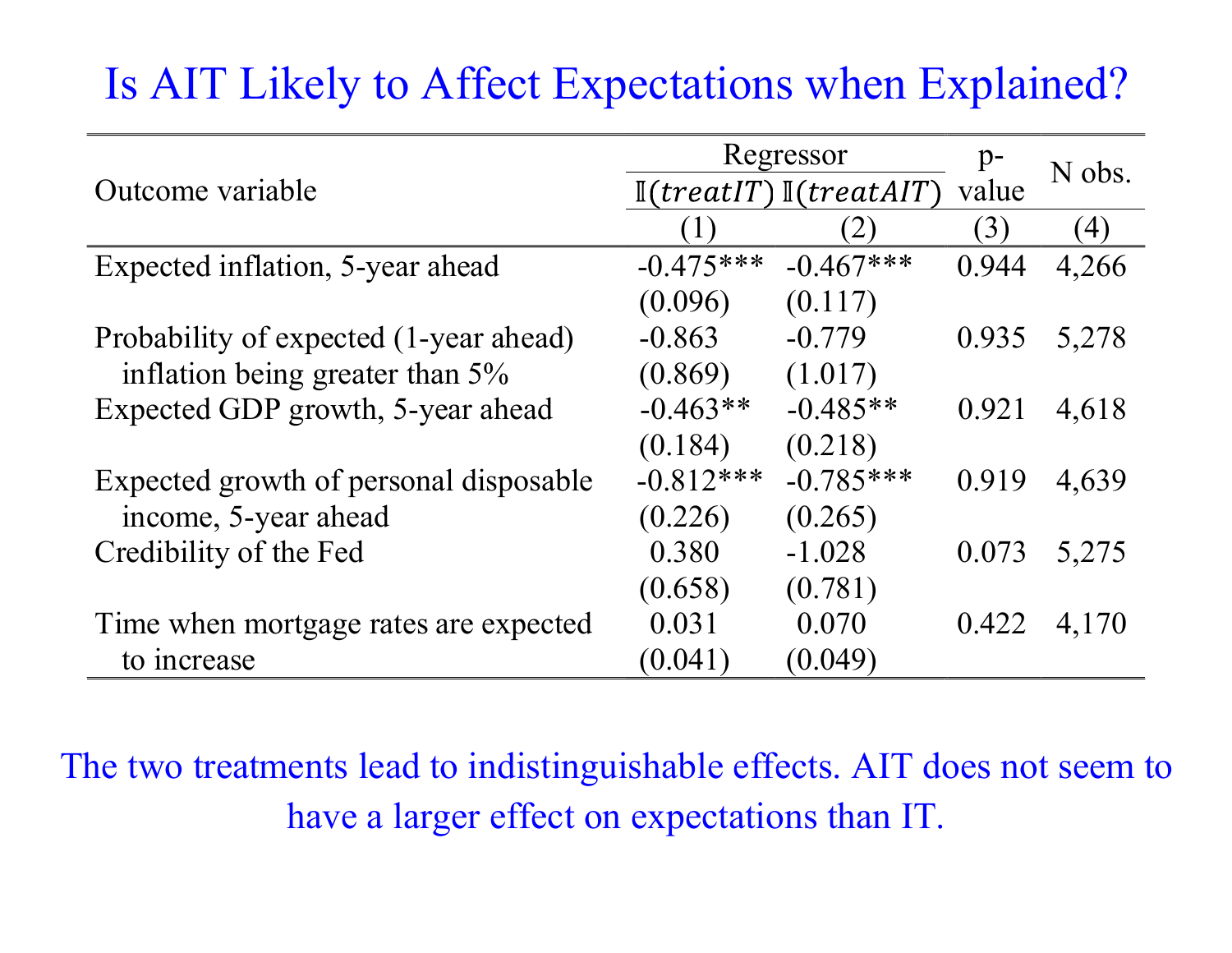# Conclusion

- $\triangleright$  The AIT announcement had little discernible effect on household inflation expectations, both because few heard the news and because those who heard the news did not understand it. Even when explained, AIT has not marginal effect on expectations relative to IT.
- New Keynesian models predict very powerful stabilization properties for AIT due to expectational mechanisms. Our evidence suggests these are unlikely to materialize.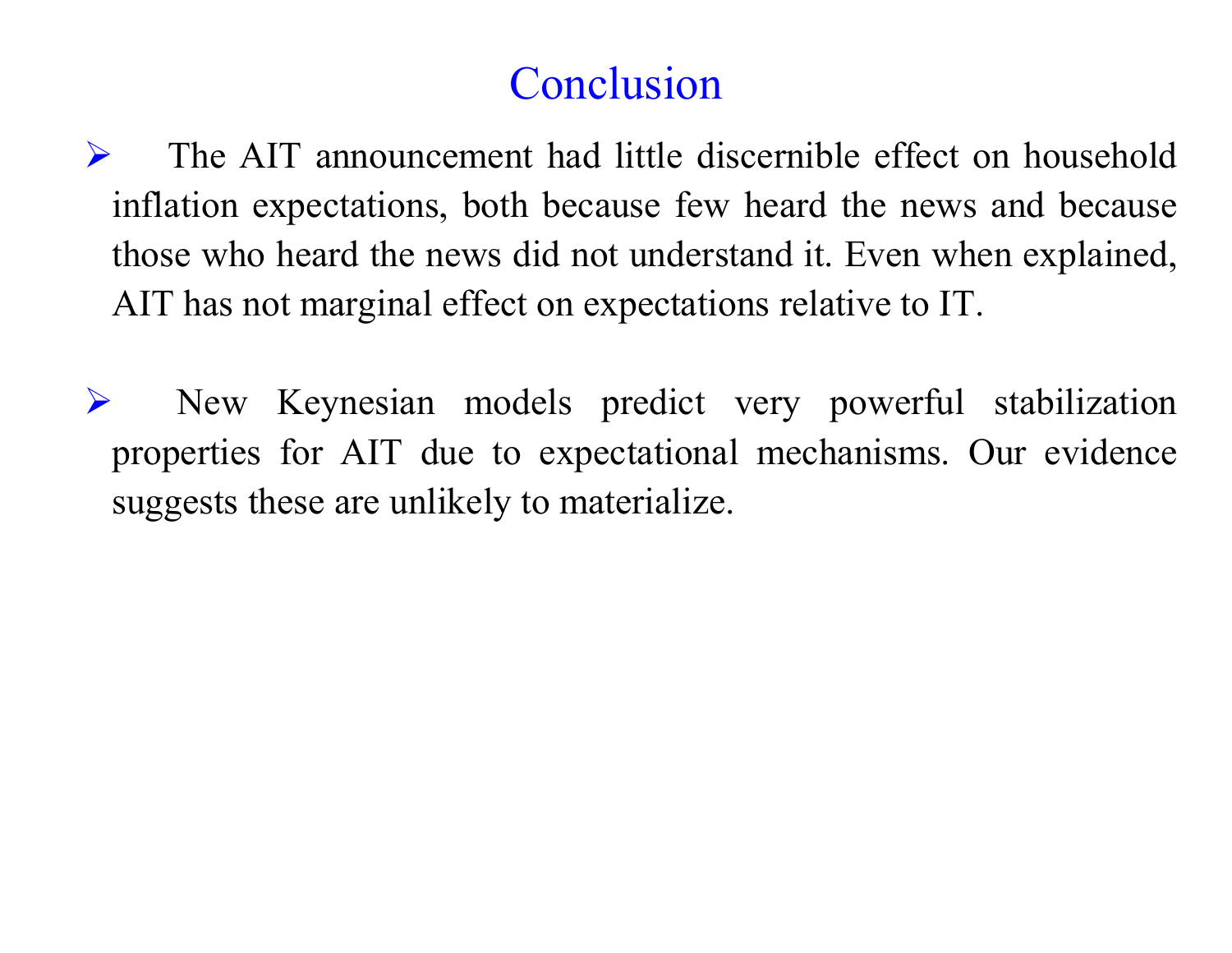# Conclusion

- $\triangleright$  The AIT announcement had little discernible effect on household inflation expectations, both because few heard the news and because those who heard the news did not understand it. Even when explained, AIT has not marginal effect on expectations relative to IT.
- New Keynesian models predict very powerful stabilization properties for AIT due to expectational mechanisms. Our evidence suggests these are unlikely to materialize.
- $\triangleright$  How expectations are formed matters for understanding macroeconomic dynamics and optimal policy design. Inattention by households and firms is pervasive and needs to be more systematically incorporated into macroeconomic models.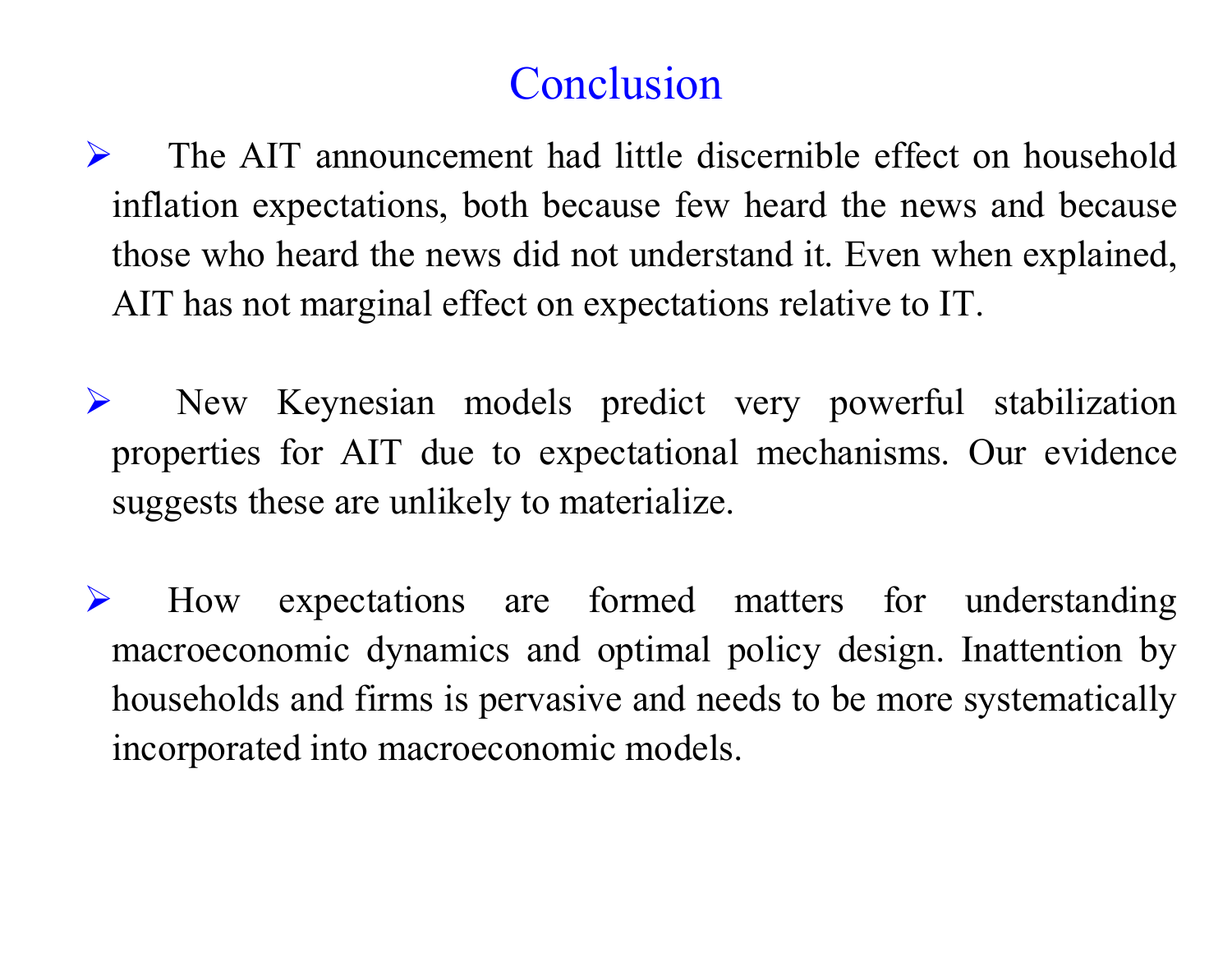|               |                   | 1-year ahead CPI forecasts, USA |      |                             |      |            |      |           |
|---------------|-------------------|---------------------------------|------|-----------------------------|------|------------|------|-----------|
| <b>Survey</b> | Recent<br>data(c) | Central                         |      | Professional<br>forecasters |      | Households |      | Firms     |
| Date          |                   | <b>Bank</b>                     | Mean | <b>SD</b>                   | Mean | <b>SD</b>  | Mean | <b>SD</b> |
|               | (1)               | (2)                             | (3)  | (4)                         | (5)  | (6)        | (7)  | (8)       |
|               |                   |                                 |      |                             |      |            |      |           |
| 2018Q2        | 2.4               | 2.1                             | 2.4  | 0.4                         | 3.1  | 2.7        | 3.4  | 1.7       |
| <b>2018O3</b> | 2.9               | 2.0                             | 2.3  | 0.4                         | 3.4  | 3.0        | 3.3  | 2.0       |
| 2018Q4        | 2.5               | 1.9                             | 2.3  | 0.3                         | 3.4  | 2.8        | 3.3  | 1.7       |
| 2019Q1        | 1.5               | 1.9                             | 2.3  | 0.3                         | 3.0  | 2.5        | 3.0  | 1.4       |
| 2019Q2        | 2.0               | 1.7                             | 2.1  | 0.3                         | 2.9  | 2.6        | 2.2  | 1.1       |
| 2019Q3        | 1.8               | 1.8                             | 2.1  | 0.3                         | 3.1  | 2.7        | 2.4  | 1.0       |
| 2019Q4        | 1.8               | 1.9                             | 2.1  | 0.3                         | 2.9  | 2.6        | 2.1  | 1.2       |
| <b>2020Q1</b> | 2.5               |                                 | 2.1  | 0.4                         | 2.9  | 2.6        | 2.3  | 0.9       |
| 2020Q2        | 0.0               | 1.2                             | 1.8  | 0.7                         | 3.2  | 3.4        | 2.6  | 2.2       |
| 2020Q3        |                   |                                 |      |                             | 4.1  | 3.4        | 2.0  | 1.2       |

Both households and firms disagree lots about future inflation: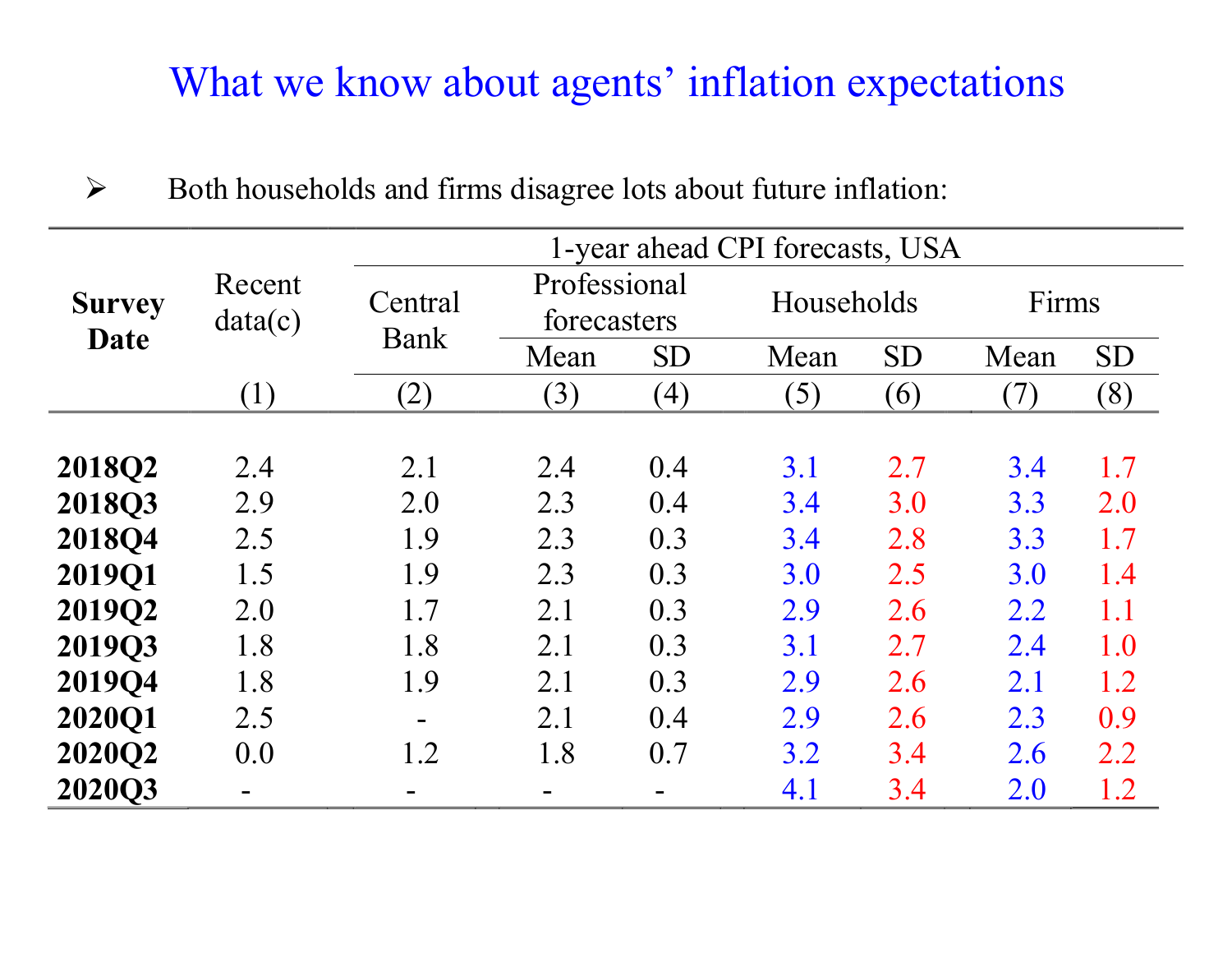- $\triangleright$  Both households and firms disagree lots about future inflation.
- $\triangleright$  Their beliefs about future inflation are closely tied to their beliefs about *recent* inflation.
	- This suggests that *inattention* is an important characteristic of both household and firm expectations.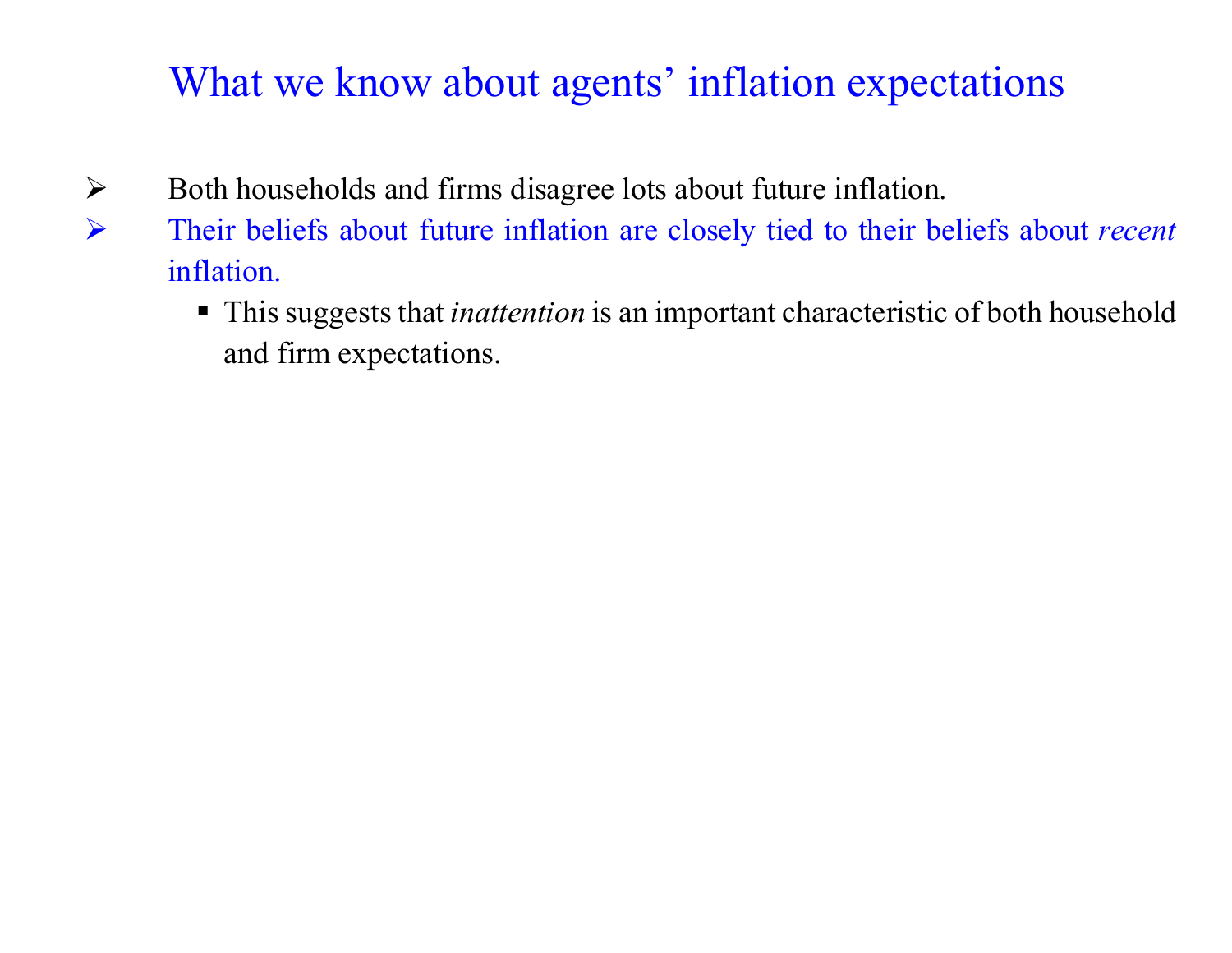- $\triangleright$  Both households and firms disagree lots about future inflation.
- $\triangleright$  Their beliefs about future inflation are closely tied to their beliefs about *recent* inflation.
- $\triangleright$  Their forecasts of future inflation *under-respond* to economic shocks and display very gradual learning toward full-information rational expectations beliefs.
	- This is consistent with noisy information models where agents receive noisy signals about the state.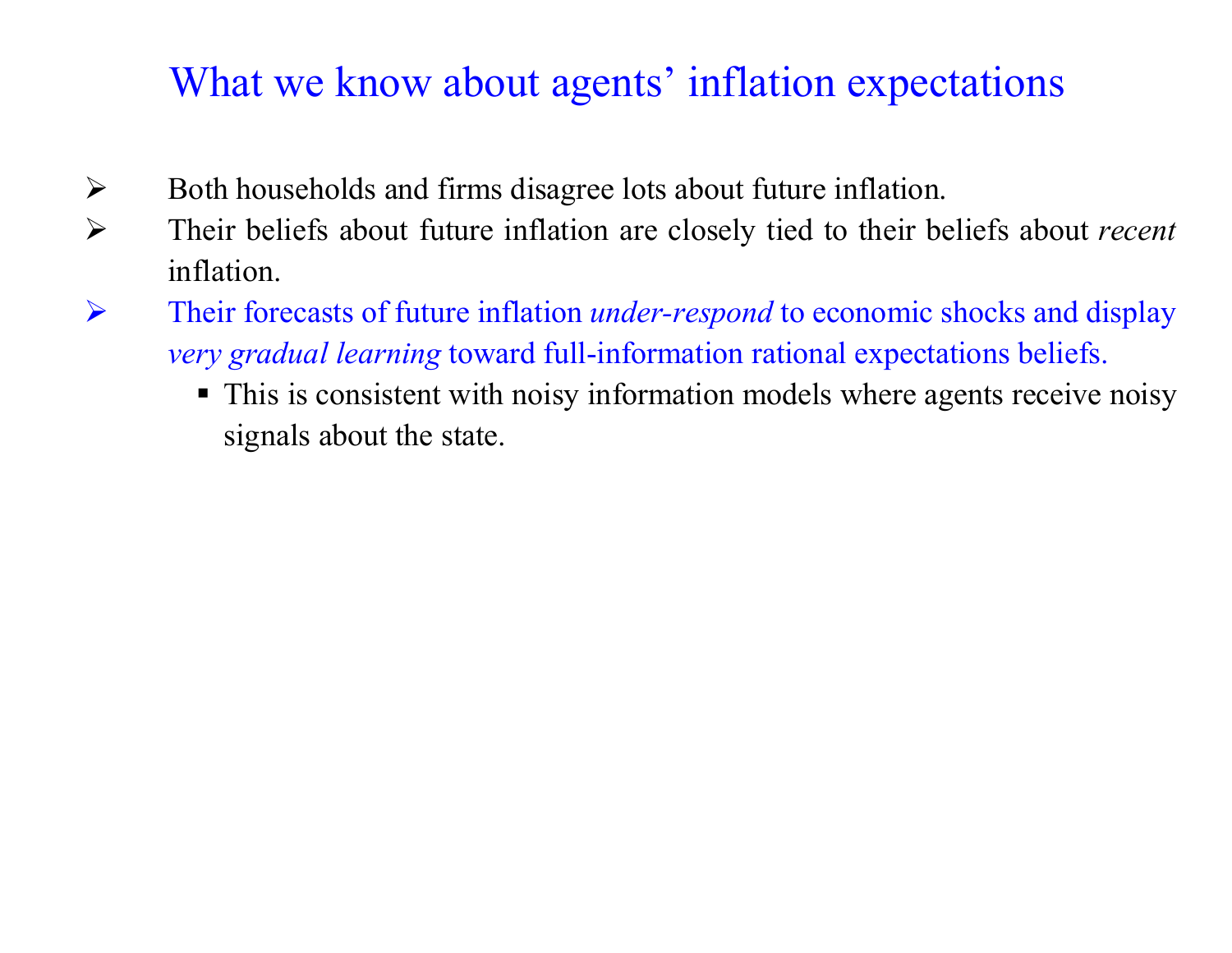- $\triangleright$  Both households and firms disagree lots about future inflation.
- $\triangleright$  Their beliefs about future inflation are closely tied to their beliefs about *recent* inflation.
- $\triangleright$  Their forecasts of future inflation *under-respond* to economic shocks and display very gradual learning toward full-information rational expectations beliefs.
- $\triangleright$  What drives the disagreement among agents?
	- Among households, everyday shopping experiences are strongly predictive of beliefs about aggregate inflation (D'Acunto et al. 2018).
	- Among firms, *industry-specific* shocks have strong predictive power for their beliefs about *aggregate* inflation, consistent with Lucas (1972).